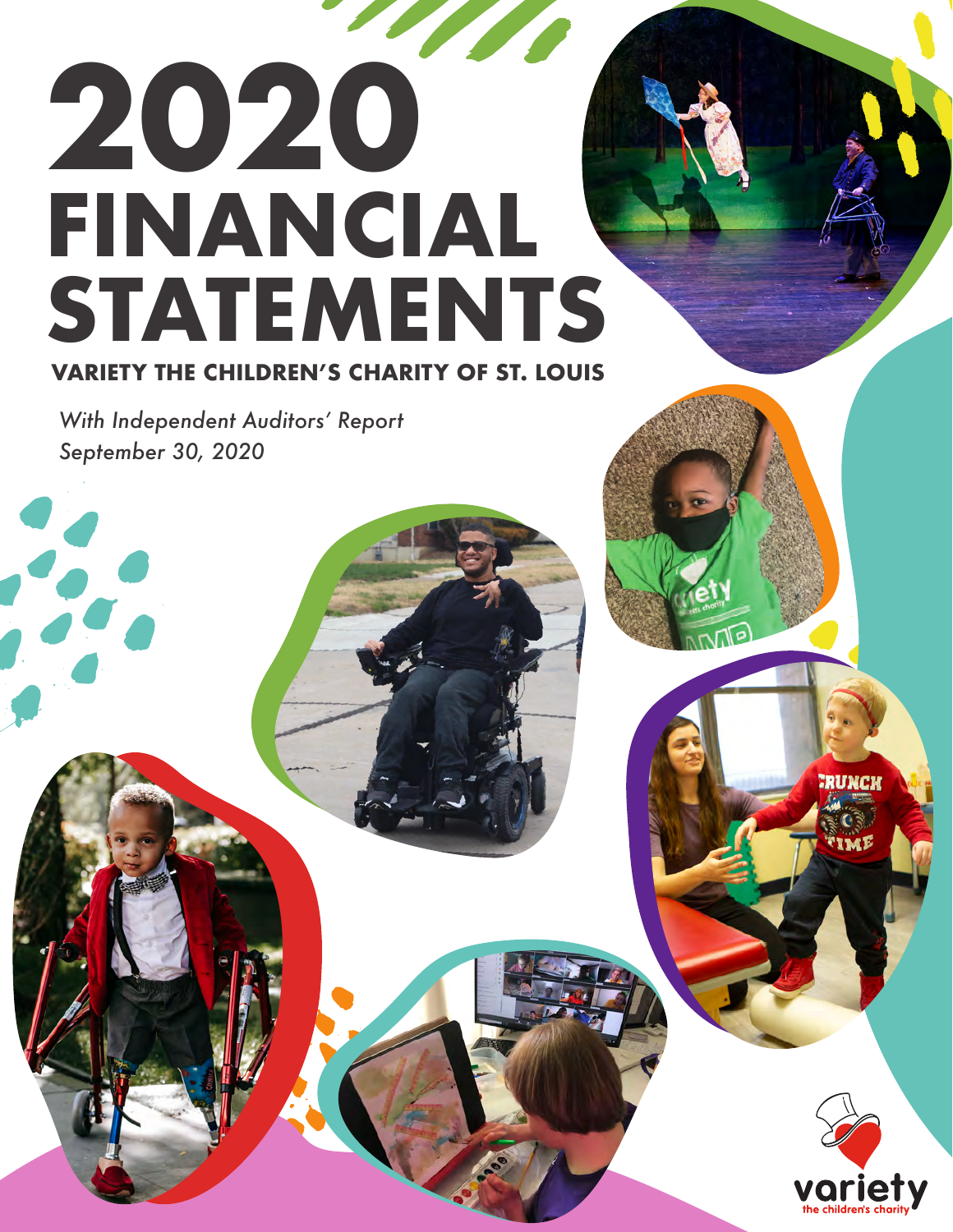# **TABLE OF CONTENTS**

## Page

| <b>Financial Statements</b> |  |  |  |  |  |
|-----------------------------|--|--|--|--|--|
|                             |  |  |  |  |  |
|                             |  |  |  |  |  |
|                             |  |  |  |  |  |
|                             |  |  |  |  |  |
|                             |  |  |  |  |  |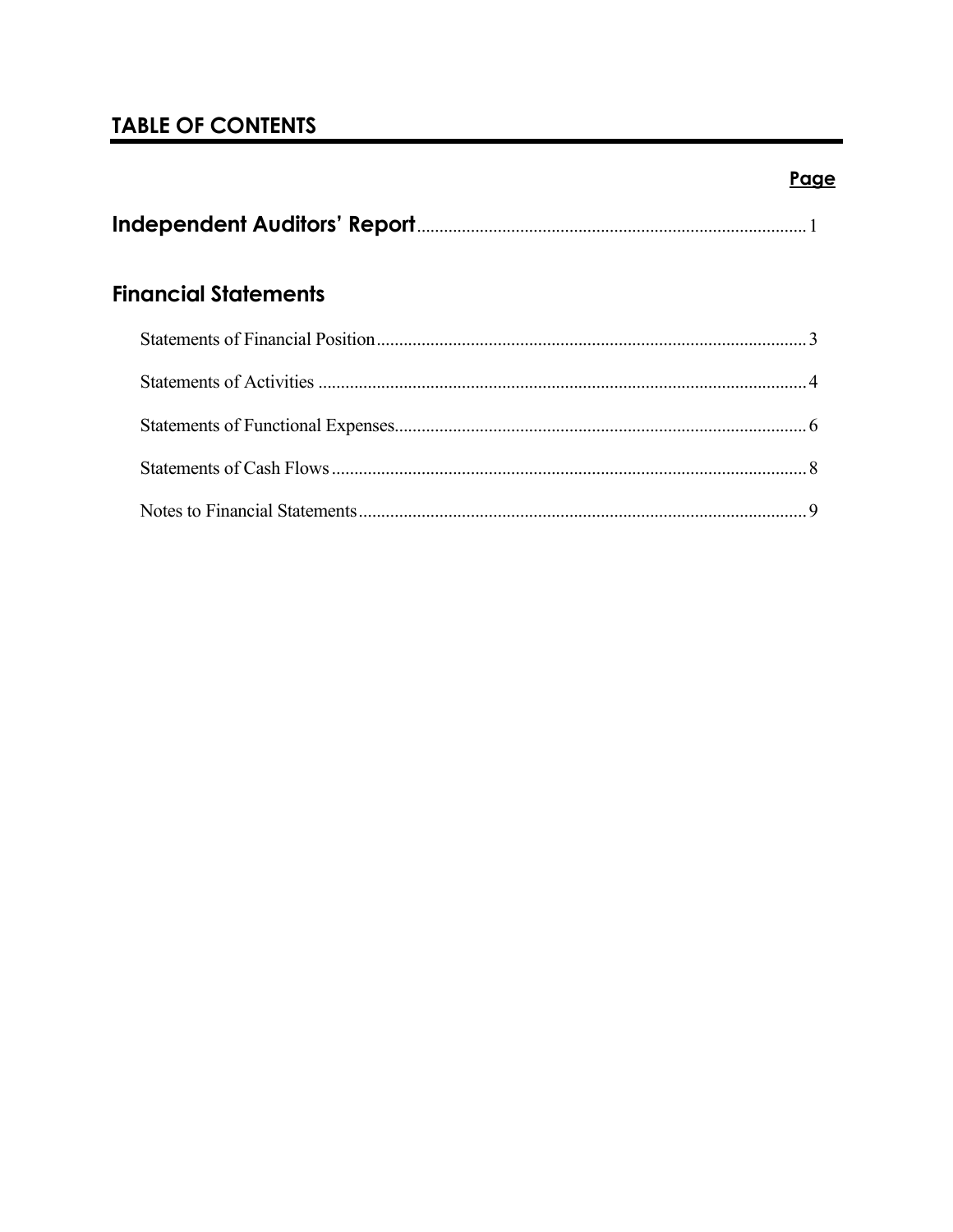6 CITYPLACE DRIVE SUITE 900 ST LOUIS MO 63141 PH 314/883/1200 FX 314/983 1300 BROWNSMITHWALLACE COM



THE FIRM FOR GROWTH.

## **Independent Auditors' Report**

Board of Directors Variety the Children's Charity of St. Louis St. Louis, Missouri

#### **Report on the Financial Statements**

We have audited the accompanying financial statements of Variety the Children's Charity of St. Louis (the "Organization"), which comprise the statements of financial position as of September 30, 2020 and 2019, and the related statements of activities, functional expenses and cash flows for the years then ended, and the related notes to the financial statements.

#### **Management's Responsibility for the Financial Statements**

Management is responsible for the preparation and fair presentation of these financial statements in accordance with accounting principles generally accepted in the United States of America; this includes the design, implementation, and maintenance of internal control relevant to the preparation and fair presentation of financial statements that are free from material misstatement, whether due to fraud or error.

#### **Auditors' Responsibility**

Our responsibility is to express an opinion on these financial statements based on our audits. We conducted our audits in accordance with auditing standards generally accepted in the United States of America. Those standards require that we plan and perform the audits to obtain reasonable assurance about whether the financial statements are free from material misstatement.

An audit involves performing procedures to obtain audit evidence about the amounts and disclosures in the financial statements. The procedures selected depend on the auditor's judgment, including the assessment of the risks of material misstatement of the financial statements, whether due to fraud or error. In making those risk assessments, the auditor considers internal control relevant to the Organization's preparation and fair presentation of the financial statements in order to design audit procedures that are appropriate in the circumstances, but not for the purpose of expressing an opinion on the effectiveness of the Organization's internal control. Accordingly, we express no such opinion. An audit also includes evaluating the appropriateness of accounting policies used and the reasonableness of significant accounting estimates made by management, as well as evaluating the overall presentation of the financial statements.

We believe that the audit evidence we have obtained is sufficient and appropriate to provide a basis for our audit opinion.

> AN INDEPENDENT FIRM ASSOCIATED WITH MOORE GLOBAL NETWORK LIMITED MEMBER AMERICAN INSTITUTE OF CERTIFIED PUBLIC ACCOUNTANTS BROWN SMITH WALLACE IS A MISSOURI LIMITED LIABILITY PARTNERSHIP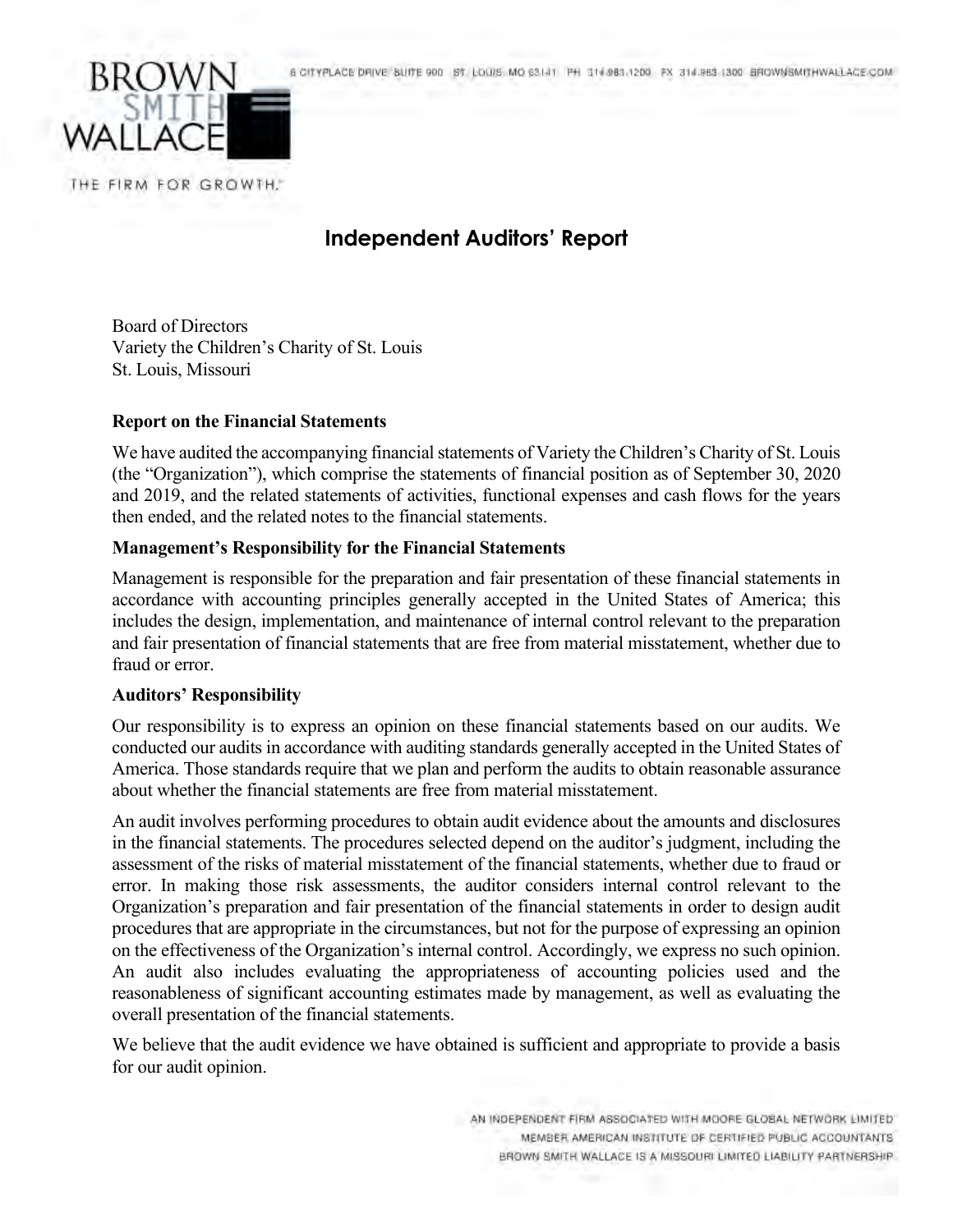#### **Opinion**

In our opinion, the financial statements referred to above present fairly, in all material respects, the financial position of Variety the Children's Charity of St. Louis as of September 30, 2020 and 2019, and the changes in its net assets and its cash flows for the years then ended in accordance with accounting principles generally accepted in the United States of America.

#### **Emphasis of Matter**

In March 2020, the World Health Organization declared COVID-19 to constitute a "Public Health Emergency of International Concern." As discussed in Note M to the financial statements, given the uncertainty of the situation, the duration of any business disruption and related financial impact cannot be reasonably estimated at this time. Our opinion is not modified with respect to this matter.

Brown Smith Wallace, LLP

St. Louis, Missouri December 7, 2020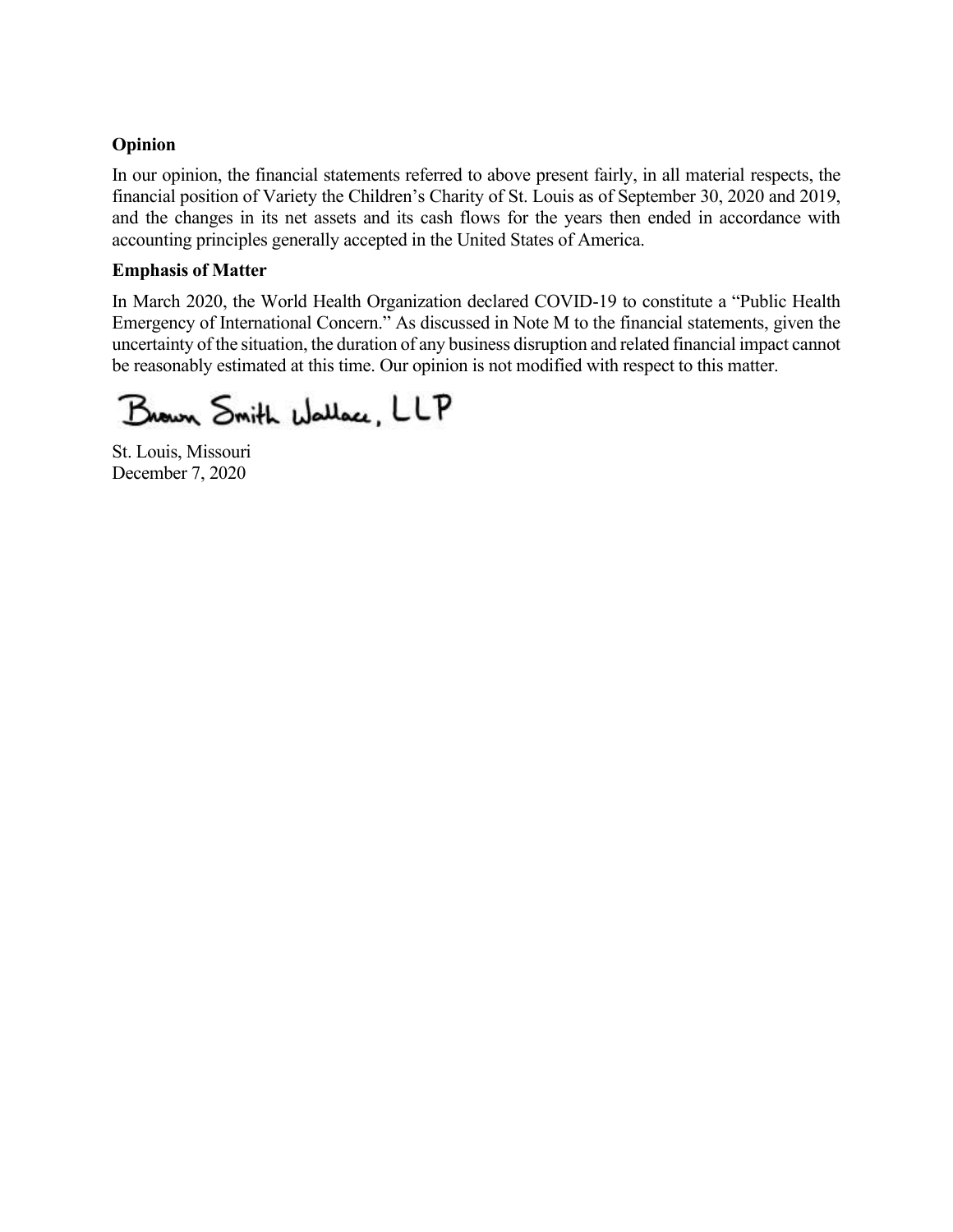### **Statements of Financial Position**

September 30, 2020 and 2019 (See Independent Auditor's Report)

|                                                            |    | 2020         |              | 2019      |
|------------------------------------------------------------|----|--------------|--------------|-----------|
| Assets                                                     |    |              |              |           |
| Cash and cash equivalents                                  | S. | 1,551,440    | $\mathbb{S}$ | 1,906,267 |
| Promises to give                                           |    | 1,063,903    |              | 454,136   |
| Prepaid expenses                                           |    | 150,888      |              | 276,695   |
| Investments (Note D)                                       |    | 4,040,227    |              | 3,922,329 |
| Property and equipment (net of accumulated depreciation of |    |              |              |           |
| \$82,282 in 2020 and \$65,606 in 2019)                     |    | 130,055      |              | 110,004   |
| Assets restricted for permanent investment (Notes D and F) |    | 1,402,928    |              | 1,402,928 |
| <b>Total Assets</b>                                        |    | \$ 8,339,441 | \$           | 8,072,359 |
| <b>Liabilities and Net Assets</b>                          |    |              |              |           |
| <b>Liabilities</b>                                         |    |              |              |           |
| Accounts payable and accrued expenses                      | \$ | 623,440      | \$           | 694,803   |
| Deferred revenue                                           |    | 600          |              | 48,164    |
| PPP Loan Payable (Note E)                                  |    | 332,545      |              |           |
| <b>Total Liabilities</b>                                   |    | 956,585      |              | 742,967   |
| <b>Net Assets (Note F)</b>                                 |    |              |              |           |
| Without donor restrictions:                                |    |              |              |           |
| Board-designated for endowment (Note H)                    |    | 3,447,896    |              | 3,376,411 |
| Board-designated for reserve fund                          |    | 200,000      |              | 200,000   |
| Undesignated                                               |    | 283,664      |              | 1,078,477 |
|                                                            |    | 3,931,560    |              | 4,654,888 |
| With donor restrictions:                                   |    |              |              |           |
| Endowment (Note H)                                         |    | 1,703,729    |              | 1,657,316 |
| Purpose restrictions                                       |    | 1,017,927    |              | 851,413   |
| Time-restricted for future periods                         |    | 729,640      |              | 165,775   |
|                                                            |    | 3,451,296    |              | 2,674,504 |
| <b>Total Net Assets</b>                                    |    | 7,382,856    |              | 7,329,392 |
| <b>Total Liabilities and Net Assets</b>                    |    | \$ 8,339,441 | \$           | 8,072,359 |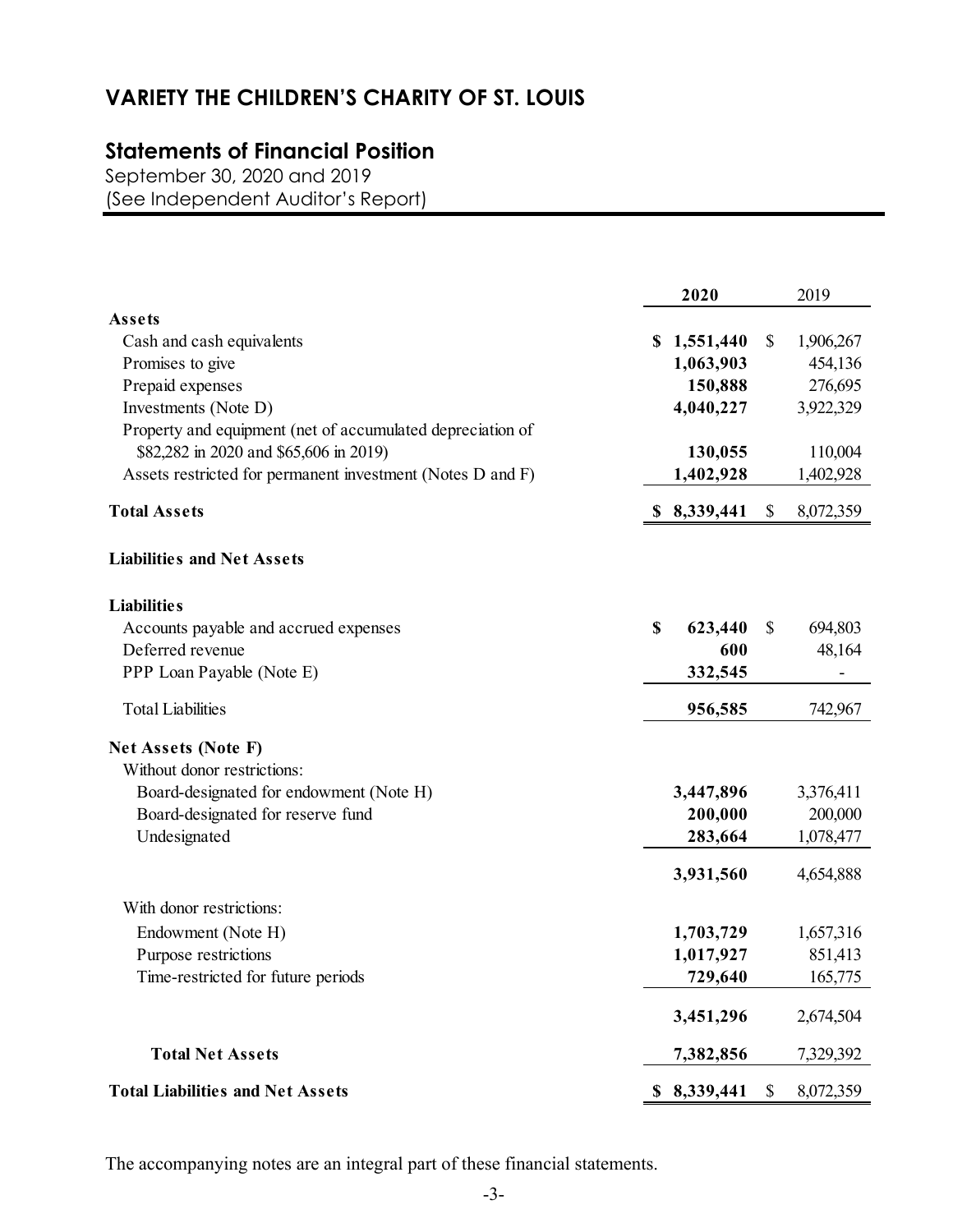## **Statement of Activities**

Year ended September 30, 2020 (See Independent Auditor's Report)

|                                                | Without         |                            |                           |
|------------------------------------------------|-----------------|----------------------------|---------------------------|
|                                                | Donor           | With Donor                 |                           |
|                                                | Restrictions    | Restrictions               | Total                     |
| Revenue                                        |                 |                            |                           |
| Contributions (Note L)                         | \$<br>1,523,934 | 1,084,618<br><sup>\$</sup> | 2,608,552<br>\$           |
| Grants                                         | 137,000         | 6,989                      | 143,989                   |
| Special events, net (Notes J & L)              | 653,039         | 280,000                    | 933,039                   |
| In-kind revenue (Notes K $&$ L)                | 115,411         |                            | 115,411                   |
| Program revenue - Performing Arts              | 167,836         |                            | 167,836                   |
| Investment income (Note D)                     | 174,110         | 99,494                     | 273,604                   |
| Net assets released from restrictions (Note F) | 694,309         | (694,309)                  |                           |
| <b>Total Revenue</b>                           | 3,465,639       | 776,792                    | 4,242,431                 |
| <b>Expenses</b>                                |                 |                            |                           |
| Program                                        | 2,702,485       |                            | 2,702,485                 |
| Management and general                         | 621,397         |                            | 621,397                   |
| Fundraising                                    | 865,085         |                            | 865,085                   |
| <b>Total Expenses</b>                          | 4,188,967       |                            | 4,188,967                 |
| <b>Change in Net Assets</b>                    | (723,328)       | 776,792                    | 53,464                    |
| <b>Net Assets, Beginning of Year</b>           | 4,654,888       | 2,674,504                  | 7,329,392                 |
| Net Assets, End of Year                        | 3,931,560<br>\$ | 3,451,296<br>\$            | 7,382,856<br><sup>S</sup> |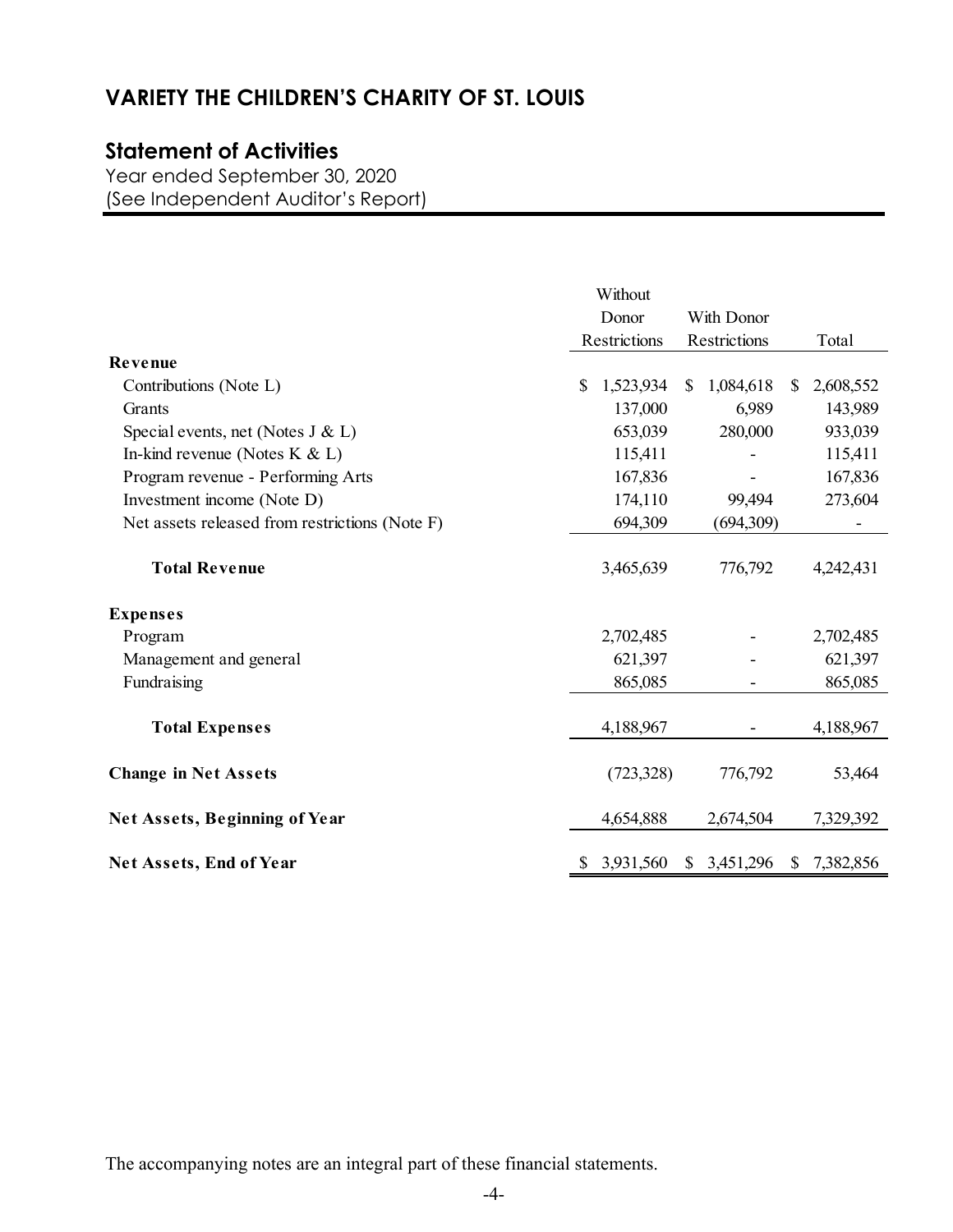## **Statement of Activities**

Year ended September 30, 2019 (See Independent Auditor's Report)

|                                                | Without        |                         |                            |
|------------------------------------------------|----------------|-------------------------|----------------------------|
|                                                | Donor          | With Donor              |                            |
|                                                | Restrictions   | Restrictions            | Total                      |
| Revenue                                        |                |                         |                            |
| Contributions (Note L)                         | S<br>2,445,167 | $\mathbb{S}$<br>451,503 | 2,896,670<br><sup>\$</sup> |
| Grants                                         | 122,876        | 98,408                  | 221,284                    |
| Special events, net (Notes J & L)              | 1,281,320      | 100,000                 | 1,381,320                  |
| In-kind revenue (Notes K $&$ L)                | 51,056         |                         | 51,056                     |
| Program revenue - Performing Arts              | 139,617        |                         | 139,617                    |
| Investment loss (Note D)                       | (54)           | (14,024)                | (14,078)                   |
| Gain on sale of fixed asset                    | 1,000          |                         | 1,000                      |
| Net assets released from restrictions (Note F) | 660,795        | (660,795)               |                            |
| <b>Total Revenue</b>                           | 4,701,777      | (24,908)                | 4,676,869                  |
| <b>Expenses</b>                                |                |                         |                            |
| Program                                        | 3,191,367      |                         | 3,191,367                  |
| Management and general                         | 454,004        |                         | 454,004                    |
| Fundraising                                    | 894,403        | ۰                       | 894,403                    |
| <b>Total Expenses</b>                          | 4,539,774      |                         | 4,539,774                  |
| <b>Change in Net Assets</b>                    | 162,003        | (24,908)                | 137,095                    |
| <b>Net Assets, Beginning of Year</b>           | 4,492,885      | 2,699,412               | 7,192,297                  |
| Net Assets, End of Year                        | 4,654,888<br>S | 2,674,504<br>\$         | 7,329,392<br>\$            |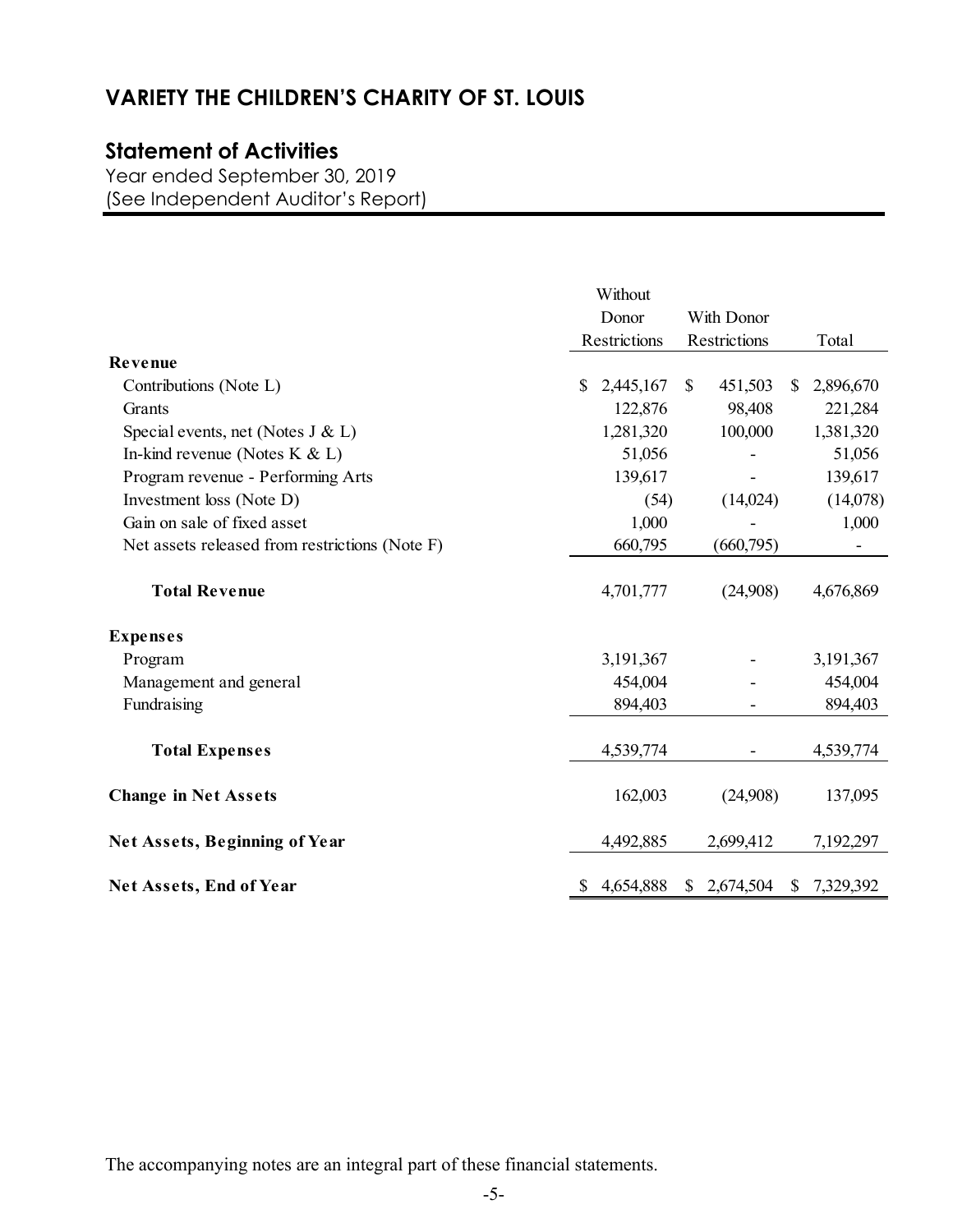#### **Statement of Functional Expenses**

Year ended September 30, 2020 (See Independent Auditor's Report)

|                                                                                                                    |                          |                          |              |                          | Program                               |                |                            |                                |                          |                      |                    |                    |              |
|--------------------------------------------------------------------------------------------------------------------|--------------------------|--------------------------|--------------|--------------------------|---------------------------------------|----------------|----------------------------|--------------------------------|--------------------------|----------------------|--------------------|--------------------|--------------|
|                                                                                                                    |                          |                          |              |                          |                                       |                | <b>Education</b>           |                                | <b>Total</b>             |                      |                    |                    |              |
|                                                                                                                    |                          |                          |              |                          | <b>Performing Resource</b>            |                |                            | <b>Total</b>                   | Program                  | Management           |                    |                    |              |
|                                                                                                                    | <b>Equipment</b>         | <b>The rapy</b>          |              | Recreation               | Arts                                  | Center         | <b>Awareness Education</b> |                                | <b>Expenses</b>          | & General            |                    | <b>Fundraising</b> | <b>Total</b> |
| Medical equipment and therapy (Note K)                                                                             | \$1,128,442              | \$143,964                | $\mathbb{S}$ |                          | \$.                                   |                | <sup>\$</sup>              | -S<br>$\overline{\phantom{a}}$ | \$1,272,406              | \$<br>$\blacksquare$ | <b>S</b>           |                    | \$1,272,406  |
| Salaries and related expenses                                                                                      | 172,872                  | 71,508                   |              | 218,751                  | 258,289                               | 64,289         | 70,124                     | 392,702                        | 855,833                  | 371,165              |                    | 679,831            | 1,906,829    |
| Advertising                                                                                                        | 10                       | $\blacksquare$           |              | 171                      | 14,600                                |                | 541                        | 15,141                         | 15,322                   | $\sim$               |                    | 21,406             | 36,728       |
| Bad debt expense                                                                                                   | $\overline{\phantom{a}}$ | $\overline{\phantom{a}}$ |              | $\overline{\phantom{a}}$ | $\overline{\phantom{a}}$              | $\sim$         | $\sim$                     | $\overline{\phantom{0}}$       | $\overline{\phantom{a}}$ | 87,716               |                    |                    | 87,716       |
| Computer and equipment (Note K)                                                                                    | 4,305                    | 1,701                    |              | 9,469                    | 6,870                                 | 1,250          | 8,169                      | 16,289                         | 31,764                   | 17,158               |                    | 36,032             | 84,954       |
| Depreciation                                                                                                       |                          | $\overline{\phantom{a}}$ |              | 2,327                    | 776                                   | $\sim$         | 420                        | 1,196                          | 3,523                    | 13,153               |                    |                    | 16,676       |
| Food                                                                                                               | 151                      | $\overline{\phantom{a}}$ |              | 349                      | 7,741                                 | 1,972          | $\sim$                     | 9,713                          | 10,213                   | 1,823                |                    | 3,386              | 15,422       |
| Insurance                                                                                                          | $\overline{\phantom{0}}$ | $\sim$                   |              | 958                      | $\sim$                                | 118            | 44                         | 162                            | 1,120                    | 18,501               |                    | 416                | 20,037       |
| Office expense                                                                                                     | 824                      | 374                      |              | 283                      | 7,957                                 | $\blacksquare$ | 443                        | 8,400                          | 9,881                    | 47,440               |                    | 6,632              | 63,953       |
| Outside services and professional fees                                                                             | 649                      | $\blacksquare$           |              | 1,954                    | 2,069                                 | 2,741          | 869                        | 5,679                          | 8,282                    | 26,158               |                    | 10,125             | 44,565       |
| Postage and printing                                                                                               | 559                      | 267                      |              | 6,086                    | 6,718                                 | 30             | 2,186                      | 8,934                          | 15,846                   | 1,882                |                    | 44,919             | 62,647       |
| Production costs and contractors                                                                                   |                          | $\blacksquare$           |              | 1,814                    | 291,384                               |                | $\sim$                     | 291,384                        | 293,198                  |                      |                    | 155,865            | 449,063      |
| Rent                                                                                                               | 13,106                   | 3,893                    |              | 10,685                   | 83,810                                | 4,328          | 5,792                      | 93,930                         | 121,614                  | 31,773               |                    | 61,921             | 215,308      |
| Supplies                                                                                                           | 17,215                   | $\overline{\phantom{a}}$ |              | 11,732                   | 3,514                                 | $\sim$         | 5                          | 3,519                          | 32,466                   | 214                  |                    | 53,087             | 85,767       |
| Travel (Note K)                                                                                                    | 635                      | $\overline{\phantom{a}}$ |              | 448                      | 24,261                                | 364            | 610                        | 25,235                         | 26,318                   | 400                  |                    | 1,035              | 27,753       |
| Other (Note K)                                                                                                     | 322                      |                          |              | 172                      | 4,205                                 |                |                            | 4,205                          | 4,699                    | 4,014                |                    | 2,168              | 10,881       |
| Total expenses by function                                                                                         | \$1,339,090              | \$221,707                |              | 265,199                  | $\mathbb{S}$<br>712,194               | 75,092<br>-8   | 89,203<br>- \$             | 876,489                        | \$2,702,485              | 621,397              | $\mathbf{\hat{s}}$ | 1,076,823          | \$4,400,705  |
| Less expenses included with revenues on the Statement of Activities:<br>Cost of direct benefits to donors (Note J) |                          |                          |              |                          |                                       |                |                            |                                |                          | $\sim$               |                    | 211,738            | 211,738      |
| Total expenses included in the expense section of the<br><b>Statement of Activities</b>                            | \$1,339,090              | \$221,707                |              | \$265,199                | \$712,194 \$75,092 \$89,203 \$876,489 |                |                            |                                | \$2,702,485              | 621,397              | $\mathbb{S}$       | 865,085            | \$4,188,967  |
| The accompanying notes are an integral part of these financial statements.                                         |                          |                          |              |                          |                                       |                |                            |                                |                          |                      |                    |                    |              |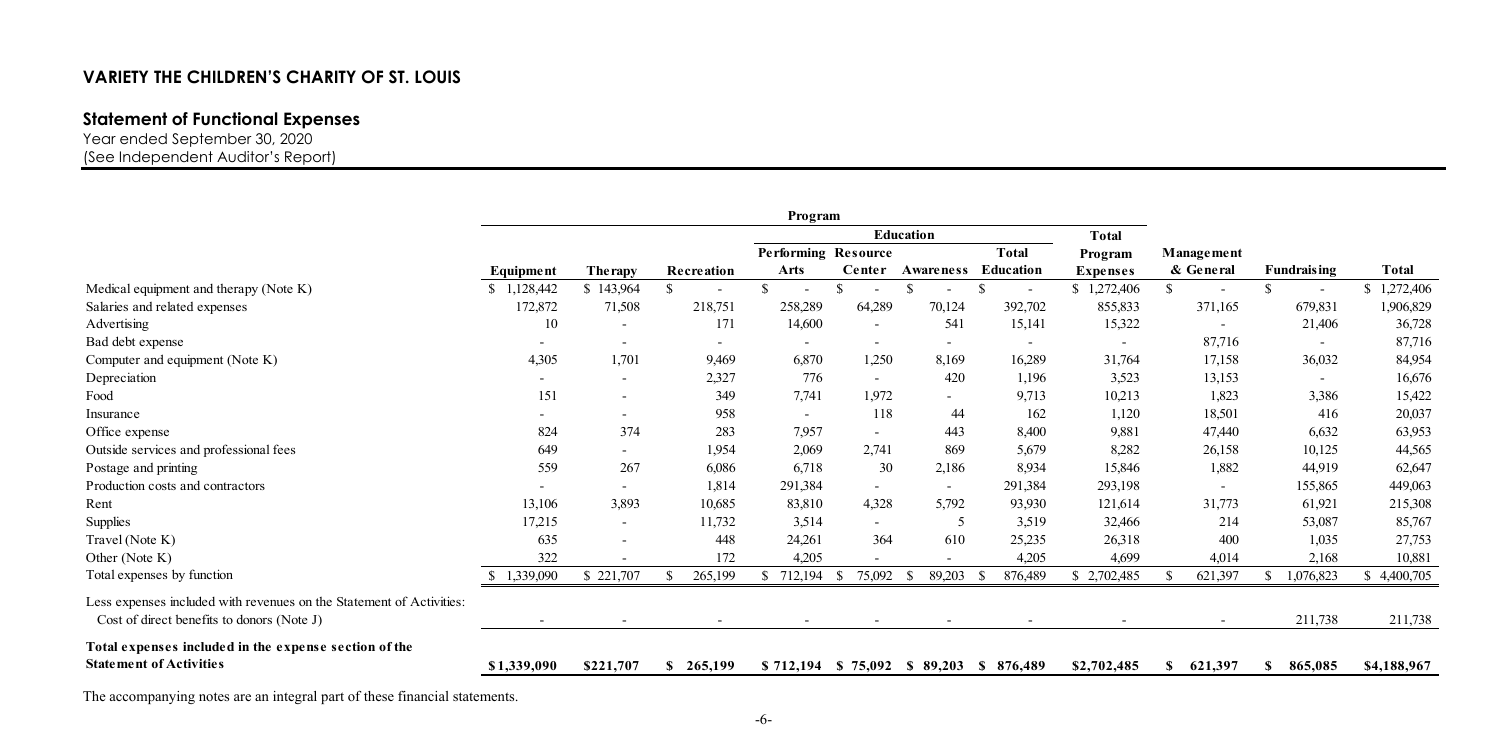#### **Statement of Functional Expenses**

Year ended September 30, 2019 (See Independent Auditor's Report)

|                                                                           |                  |                 |              |            | Program                    |                          |                              |                                         |                 |              |            |                    |                          |              |
|---------------------------------------------------------------------------|------------------|-----------------|--------------|------------|----------------------------|--------------------------|------------------------------|-----------------------------------------|-----------------|--------------|------------|--------------------|--------------------------|--------------|
|                                                                           |                  |                 |              |            |                            |                          | <b>Education</b>             |                                         | <b>Total</b>    |              |            |                    |                          |              |
|                                                                           |                  |                 |              |            | <b>Performing Resource</b> |                          |                              | <b>Total</b>                            | Program         |              | Management |                    |                          |              |
|                                                                           | <b>Equipment</b> | <b>The rapy</b> |              | Recreation | Arts                       | Center                   |                              | <b>Awareness Education</b>              | <b>Expenses</b> |              | & General  |                    | <b>Fundraising</b>       | <b>Total</b> |
| Medical equipment and therapy                                             | 1,276,472        | \$148,909       | $\mathbb{S}$ |            | $\overline{\phantom{a}}$   | $\mathbf S$              |                              | $\mathbf S$<br>$\overline{\phantom{a}}$ | \$1,425,381     | $\mathbb{S}$ |            | $\mathbf{\hat{S}}$ | $\overline{\phantom{a}}$ | \$1,425,381  |
| Salaries and related expenses                                             | 159,749          | 92,187          |              | 317,704    | 307,106                    | 60,725                   | 99,933                       | 467,764                                 | 1,037,404       |              | 329,399    |                    | 652,324                  | 2,019,127    |
| Advertising (Note K)                                                      | 15               |                 |              | 76         | 42,030                     | $\overline{\phantom{a}}$ | 5,386                        | 47,416                                  | 47,507          |              |            |                    | 17,427                   | 64,934       |
| Computer and equipment (Note K)                                           | 4,970            | 3,764           |              | 5,982      | 9,041                      | 1,002                    | 9,812                        | 19,855                                  | 34,571          |              | 15,221     |                    | 33,260                   | 83,052       |
| Depreciation                                                              |                  |                 |              | 2,327      | 776                        | $\sim$                   | 292                          | 1,068                                   | 3,395           |              | 8,983      |                    |                          | 12,378       |
| Food                                                                      | 210              | $\sim$          |              | 10,492     | 12,785                     | 45                       | 2,988                        | 15,818                                  | 26,520          |              | 1,703      |                    | 169,954                  | 198,177      |
| Insurance                                                                 |                  |                 |              |            | 2,500                      | $\sim$                   | 57                           | 2,557                                   | 2,557           |              | 18,014     |                    | 421                      | 20,992       |
| Office expense                                                            | 1,122            | 618             |              | 924        | 7,721                      | 53                       | 1,859                        | 9,633                                   | 12,297          |              | 29,261     |                    | 18,502                   | 60,060       |
| Outside services and professional fees                                    |                  | $\sim$          |              | 31,966     | 2,334                      | 159                      | 12,855                       | 15,348                                  | 47,314          |              | 27,956     |                    | 35,001                   | 110,271      |
| Postage and printing                                                      | 494              | 159             |              | 183        | 12,743                     | 9                        | 14,662                       | 27,414                                  | 28,250          |              | 1,646      |                    | 61,978                   | 91,874       |
| Production costs and contractors (Note K)                                 |                  |                 |              | 20,768     | 274,123                    | $\overline{\phantom{a}}$ | 2,045                        | 276,168                                 | 296,936         |              |            |                    | 1,473,423                | 1,770,359    |
| Rent                                                                      | 12,944           | 9,492           |              | 23,463     | 86,124                     | 3,444                    | 6,677                        | 96,245                                  | 142,144         |              | 15,377     |                    | 126,906                  | 284,427      |
| Supplies (Note K)                                                         | 18,482           |                 |              | 8,348      | 4,080                      | 25                       | 310                          | 4,415                                   | 31,245          |              | 428        |                    | 167,564                  | 199,237      |
| Travel (Note K)                                                           | 961              | 194             |              | 30,408     | 14,097                     | 593                      | 4,700                        | 19,390                                  | 50,953          |              | 2,419      |                    | 80,514                   | 133,886      |
| Other                                                                     | 387              | 20              |              | 725        | 3,520                      |                          | 241                          | 3,761                                   | 4,893           |              | 3,597      |                    | 7,308                    | 15,798       |
| Total expenses by function                                                | 1,475,806        | \$255,343       |              | 453,366    | 778,980                    | 66,055<br>- S            | 161,817<br>$\mathbb{S}$      | 1,006,852<br>$\mathbb{S}$               | \$3,191,367     |              | 454,004    | <sup>S</sup>       | 2,844,582                | \$6,489,953  |
| Less expenses included with revenues on the Statement of Activities:      |                  |                 |              |            |                            |                          |                              |                                         |                 |              |            |                    |                          |              |
| Cost of direct benefits to donors (Note J)                                |                  |                 |              |            |                            |                          |                              |                                         |                 |              |            |                    | 1,950,179                | 1,950,179    |
| Total expenses included in the expense section of the                     |                  |                 |              |            |                            |                          |                              |                                         |                 |              |            |                    |                          |              |
| <b>Statement of Activities</b>                                            | \$1,475,806      | \$255,343       |              | \$453,366  |                            |                          | \$778,980 \$66,055 \$161,817 | \$1,006,852                             | \$3,191,367     | S.           | 454,004    | $\mathbf S$        | 894,403                  | \$4,539,774  |
|                                                                           |                  |                 |              |            |                            |                          |                              |                                         |                 |              |            |                    |                          |              |
| The accompanying notes are an integral part of these financial statements |                  |                 |              |            |                            |                          |                              |                                         |                 |              |            |                    |                          |              |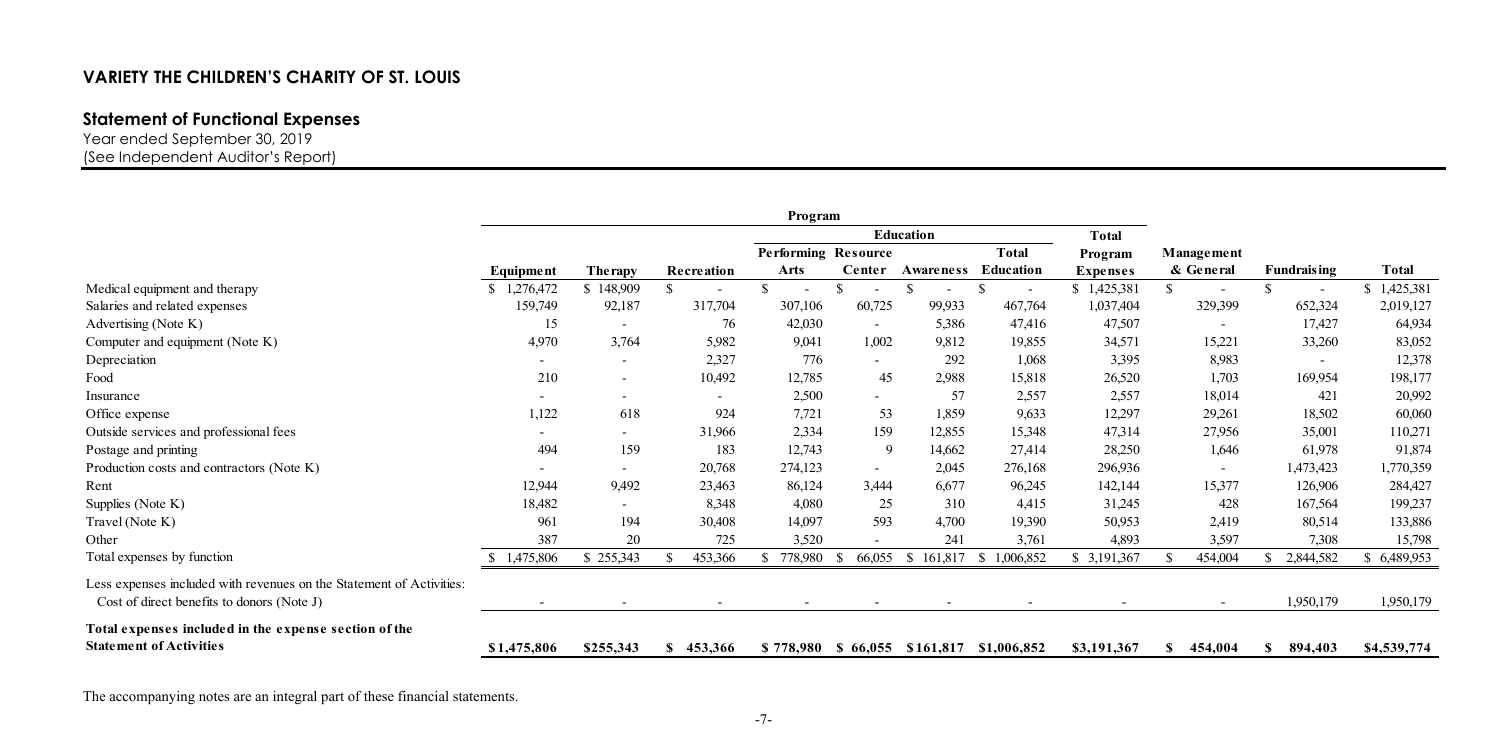## **Statements of Cash Flows**

Years ended September 30, 2020 and 2019 (See Independent Auditor's Report)

|                                                               | 2020         |              | 2019       |
|---------------------------------------------------------------|--------------|--------------|------------|
| <b>Cash Flows from Operating Activities</b>                   |              |              |            |
| Increase (decrease) in net assets                             | \$<br>53,464 | \$           | 137,095    |
| Adjustments to reconcile increase (decrease) in net assets to |              |              |            |
| net cash provided by (used in) operating activities:          |              |              |            |
| Depreciation                                                  | 16,676       |              | 12,378     |
| Donated property and equipment (Note K)                       | (35,030)     |              | (7,758)    |
| Realized (gain) loss on investments                           | 27,049       |              | (26, 407)  |
| Unrealized (gain) loss on investments                         | (171, 113)   |              | 154,894    |
| Write-off of uncollectible pledges                            | 87,716       |              |            |
| Gain on sale of fixed asset                                   |              |              | (1,000)    |
| Changes in assets and liabilities:                            |              |              |            |
| (Increase) decrease in promises to give                       | (697, 483)   |              | 49,620     |
| (Increase) decrease in prepaid expenses                       | 125,807      |              | (127, 731) |
| Increase (decrease) in accounts payable and accrued expenses  | (71, 363)    |              | 79,561     |
| Increase (decrease) in deferred revenue                       | (47, 564)    |              | 15,374     |
| <b>Net Cash Provided by (Used in) Operating Activities</b>    | (711, 841)   |              | 286,026    |
| <b>Cash Flows from Investing Activities</b>                   |              |              |            |
| Proceeds from sale of investments                             | 456,297      |              | 529,545    |
| Purchase of investments                                       | (430, 131)   |              | (482, 411) |
| Proceeds from sale of fixed asset                             |              |              | 1,000      |
| Purchases of fixed asset                                      | (1,697)      |              |            |
| <b>Net Cash Provided by Investing Activities</b>              | 24,469       |              | 48,134     |
| <b>Cash Flows from Financing Activities</b>                   |              |              |            |
| Proceeds from PPP loan (Note E)                               | 332,545      |              |            |
| <b>Net Cash Provided by Financing Activities</b>              | 332,545      |              |            |
| Net Increase (Decrease) in Cash and Cash Equivalents          | (354, 827)   |              | 334,160    |
| Cash and Cash Equivalents, Beginning of Year                  | 1,906,267    |              | 1,572,107  |
| Cash and Cash Equivalents, End of Year                        | \$1,551,440  | $\mathbb{S}$ | 1,906,267  |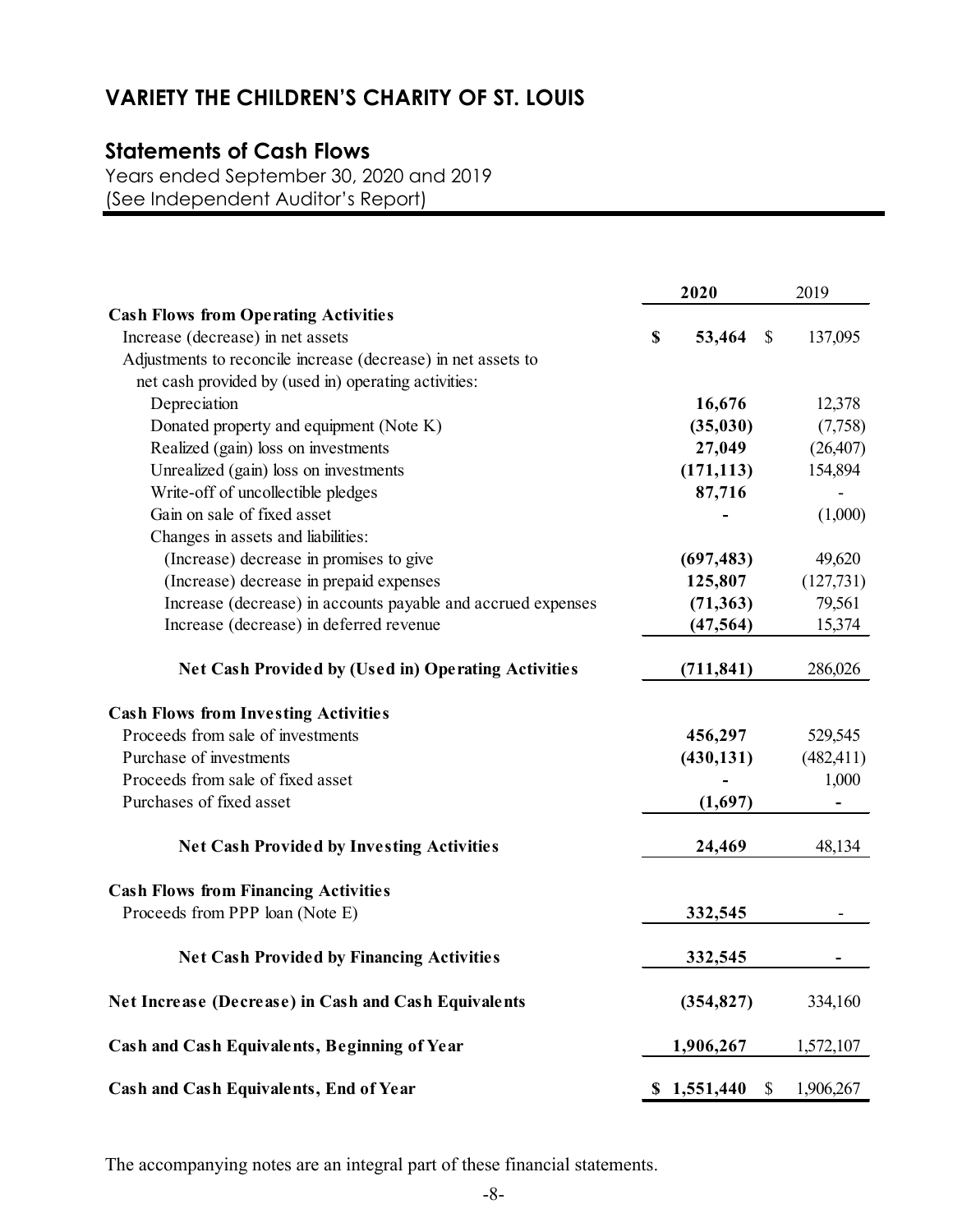**Notes to Financial Statements** September 30, 2020 (See Independent Auditor's Report)

#### **Note A - Nature of Activities**

Variety the Children's Charity of St. Louis ("Variety") empowers children with physical and developmental disabilities, also referred to as children with special needs, and improves their quality of life. Our programs highlight ability rather than disability. This holistic approach gives access to critical medical equipment and therapies, along with innovative Camp and Performing Arts programs, which provide opportunities for recreation, socialization, and artistic expression. Children gain or maintain independence, boost socialization among their friends and family, demonstrate belief in themselves, and increase skills they need to engage their world as fully as possible.

Significant sources of revenue include contributions from individuals and corporations, grants, special event revenue and investment income.

#### **Description of Program Services and Supporting Activities**

#### **Equipment**

Medical equipment encompasses a wide range of medically prescribed equipment with an equally wide range of benefits, all designed to improve the child's ability to engage with his or her environment. These pieces of equipment can improve mobility (wheelchairs, standers, walkers, orthotics), as well as improve ability to express themselves (hearing aids, and communication devices).

#### **Therapy**

Therapy is often critical for children to improve strength, endurance, mobility, while also increasing his or her level of independence at home and school. Variety ensures that children who need physical, occupational, speech, aqua or equine therapy receive it, regardless of their ability to pay, or insurance coverage. Due to COVID-19 pandemic, in May 2020, Variety launched virtual therapy as a delivery option of the therapeutic offerings of physical, occupational, and speech.

#### **Recreation**

Variety Adventure Camp features a five-weekday camp program in the summer, a multiple-day session in the winter, and is operated for children ages 4 through 16 with physical and developmental disabilities. The focus of this program is to increase participation with family, community, school and peers; develop confidence in their abilities; and demonstrate belief in themselves and their possibilities. Traditionally, campers receive one-on-one assistance from specially trained counselors and medical professionals as they try a new skill or task, such as rock climbing, basketball, tennis, cooking, music, art, bicycling, ice-skating, fishing, robotics and much more.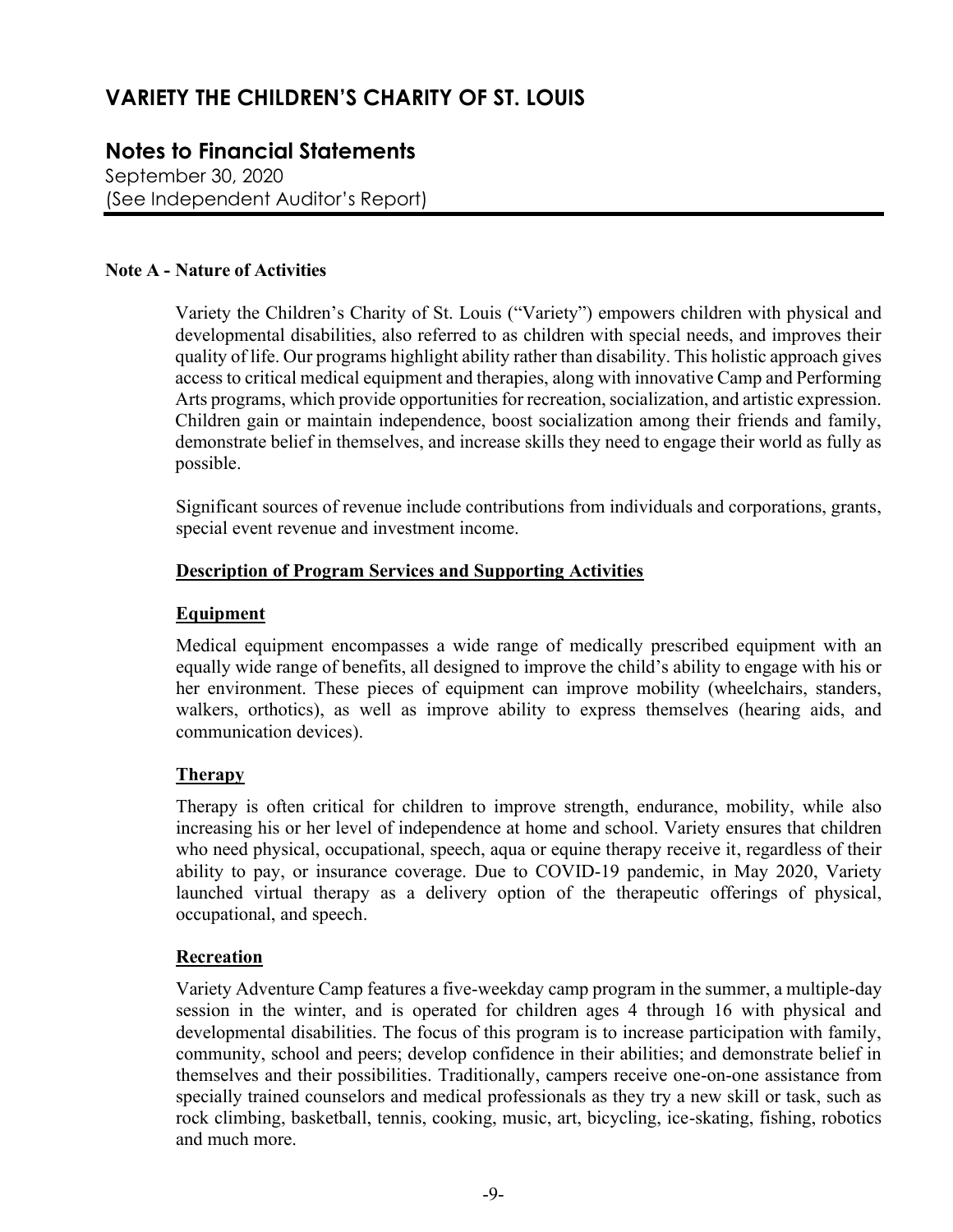## **Notes to Financial Statements - Continued**

September 30, 2020 (See Independent Auditor's Report)

#### **Note A - Nature of Activities (Continued)**

#### **Recreation (Continued)**

Due to the COVID-19 pandemic, summer camp in 2020 was moved on-line, featuring familiar counselors, arts/crafts, virtual tours, songs, dance, and other enriching activities.

For older youth, ages 14 – 20, Variety offers a two-week Summer Teen Camp along with a one-day Winter Teen Camp and includes all of the above activities, with the addition of leadership development. Virtual summer camp in 2020 was initiated for teens, with age appropriate activities, along with familiar counselors to facilitate.

Variety also hosts two family events per year that involves the entire family and provides opportunities for networking and socializing. During 2020, in-person socials were forgone in the interest of safety, in favor of on-line social events. These social events involved bingo, a teen hang-out, crafts and lots of interactions with friends.

#### **Education**

A large part of our programming involves the performing arts, as that is the history of our organization. Variety Theatre is an inclusive theatre program for children of all abilities, age 8 through 21, to perform on-stage with a live orchestra and professional actors. Teens interested in backstage theatre crafts are mentored by the designers and directors of the show. The annual musical theatre production with attendance over 5,000, includes hundreds of children with disabilities who see themselves on the stage. This is the only program like it in the United States.

Additionally, the inclusive Variety Children's Chorus provides opportunities for children and teens to perform at a wide range of venues throughout the year. This program helps the kids gain new vocal skills, socialization with their chorus members, and confidence from their time in the spotlight.

Variety also launched a new dance program to allow children with disabilities the chance to learn and practice musical theatre-style choreography and creative movement in an inclusive setting. The willingness to try new things, plus the ability to take direction, has shown an increase in independence, confidence and dance skills.

Variety's theatrical summer camp, Curtain Up, provides a week-long intensive comprised of singing, dancing, acting and a final showcase performance. Children of all abilities who participate in Variety Theatre are invited to attend this inclusive program directed by professionals from the world of musical theater. Due to the COVID-19 pandemic, in 2020, Curtain Up was expanded from one week to a three-week virtual camp.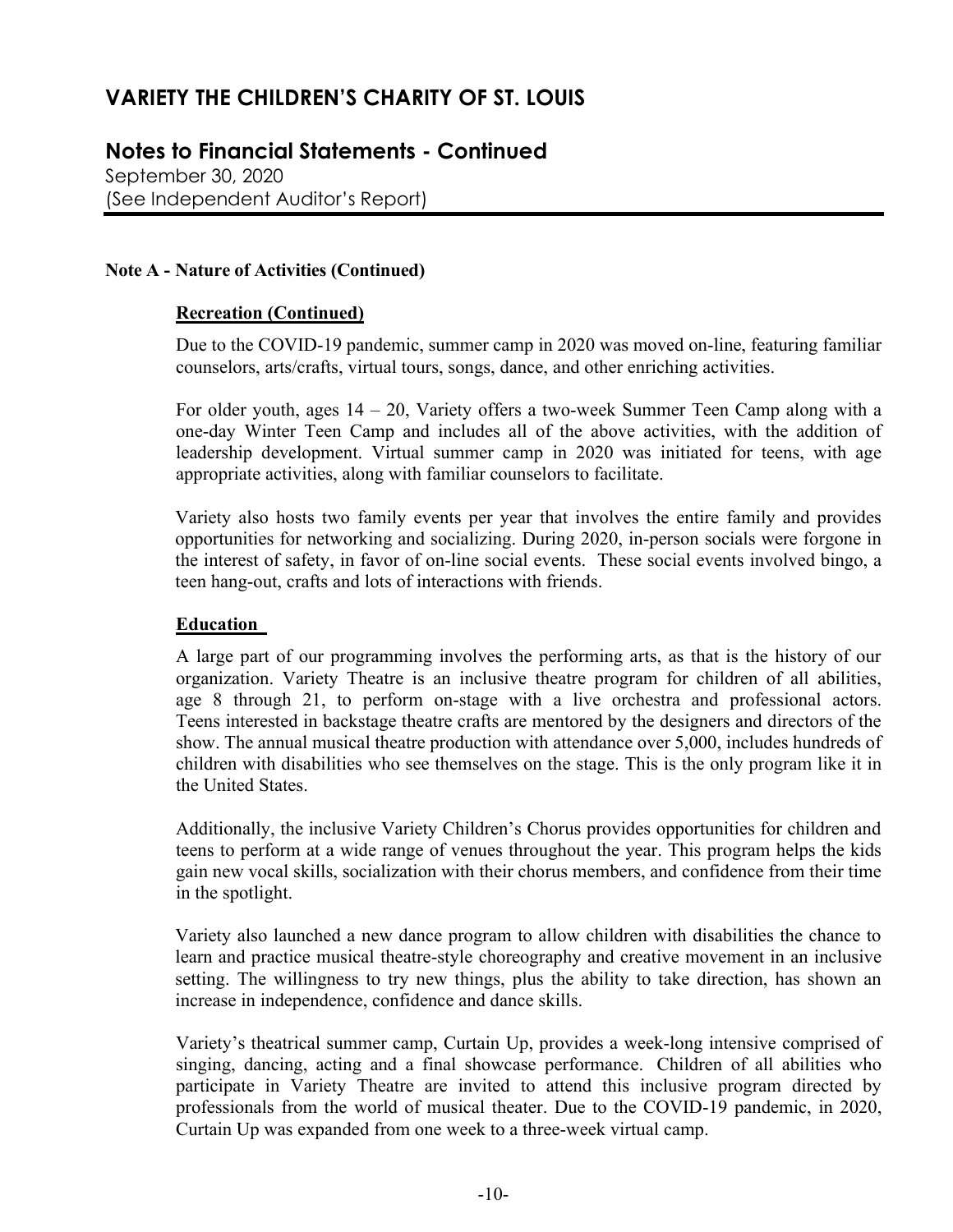## **Notes to Financial Statements - Continued**

September 30, 2020 (See Independent Auditor's Report)

#### **Note A - Nature of Activities (Continued)**

#### **Education (Continued)**

Outside of the performing arts, Variety offers a wide range of educational opportunities for Variety families. The Emerson Resource Center provides valuable information and community connections to resolve the legal, social, therapeutic, educational, medical and counseling issues often encountered by families of children with disabilities.

Variety holds a Family Conference each fall that addresses current issues facing our families. Family Council, composed of Variety parents, meets once a month, virtually beginning in May 2020, to provide programming guidance and direction.

Variety is committed to raising awareness through communication to the general public, constituent base, parents and families, partner agencies and community health care providers regarding our mission, vision, programs and events.

#### **Note B - Summary of Significant Accounting Policies**

#### **Basis of Accounting**

The accompanying financial statements have been prepared on the accrual basis of accounting in accordance with accounting principles generally accepted in the United States of America ("GAAP").

#### **Estimates**

Variety uses estimates and assumptions in preparing financial statements. Those estimates and assumptions affect the reported amounts of assets and liabilities, the disclosure of contingent assets and liabilities, and the reported revenues and expenses. Actual results could differ from those estimates.

#### **Cash and Cash Equivalents**

Variety considers all cash investment instruments with original maturities of less than 90 days to be cash equivalents. Variety maintains cash accounts at two financial institutions. At times, bank balances exceed federal depository insurance limits of \$250,000 per financial institution. Cash balances in excess of FDIC limits amounted to \$1,282,535 at September 30, 2020 and \$1,746,971 at September 30, 2019.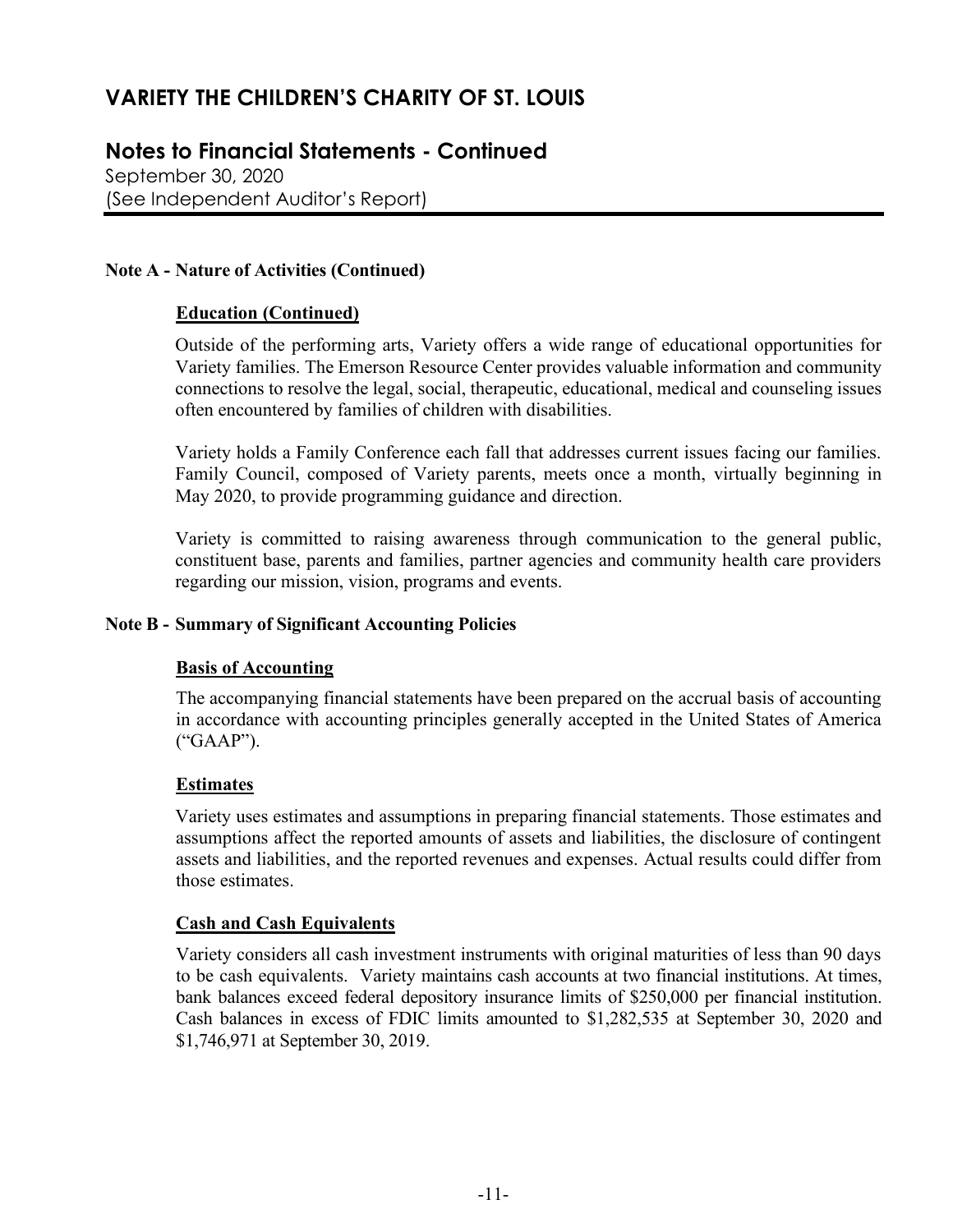## **Notes to Financial Statements - Continued**

September 30, 2020 (See Independent Auditor's Report)

#### **Note B - Summary of Significant Accounting Policies (Continued)**

#### **Promises to Give**

Promises to give consist of unconditional contributions and grants. Conditional promises to give, which depend upon specified future and uncertain events, are recognized as support when the conditions upon which they depend are substantially met.

Based on a review of outstanding balances and past collection history, management does not believe an allowance for uncollectible promises to give is necessary. Management closely monitors outstanding balances and writes off, through a charge to earnings, balances when they are deemed uncollectible.

All promises to give balances are current as of September 30, 2020 and 2019.

#### **Investments**

Variety invests in various investment securities. Marketable investments are carried at market value as quoted on major security exchanges. Investments for which quoted market prices are not available are carried at estimated realizable values as determined by the fund managers and are reviewed by management. Certificates of deposit are carried at cost plus accrued interest, which approximates fair value. Gains or losses on sale of investments are determined on a specific cost identification method. Unrealized gains and losses are determined based on year-end fair value fluctuations.

Investment securities are exposed to various risks such as interest rate, market and credit risks. Due to the level of risk associated with investment securities, it is at least reasonably possible that changes in the values of investment securities will occur in the near term and that such changes could materially affect the amounts reported in the Statement of Financial Position.

#### **Property and Equipment**

Property and equipment is carried at cost, less accumulated depreciation. The assets are depreciated over periods ranging from three to seven years using the straight-line method. Property and equipment consists of computer equipment and software, construction in progress, office furniture and equipment, and vehicles. Variety capitalizes all expenditures in excess of \$1,000 as property and equipment.

#### **Deferred Revenue**

Program revenue includes ticket sales. Revenue from ticket sales is recognized in the fiscal year of the program or performance. Proceeds from ticket sales received prior to year-end for the next fiscal year's program or performance are deferred and recognized as revenue in the next fiscal year.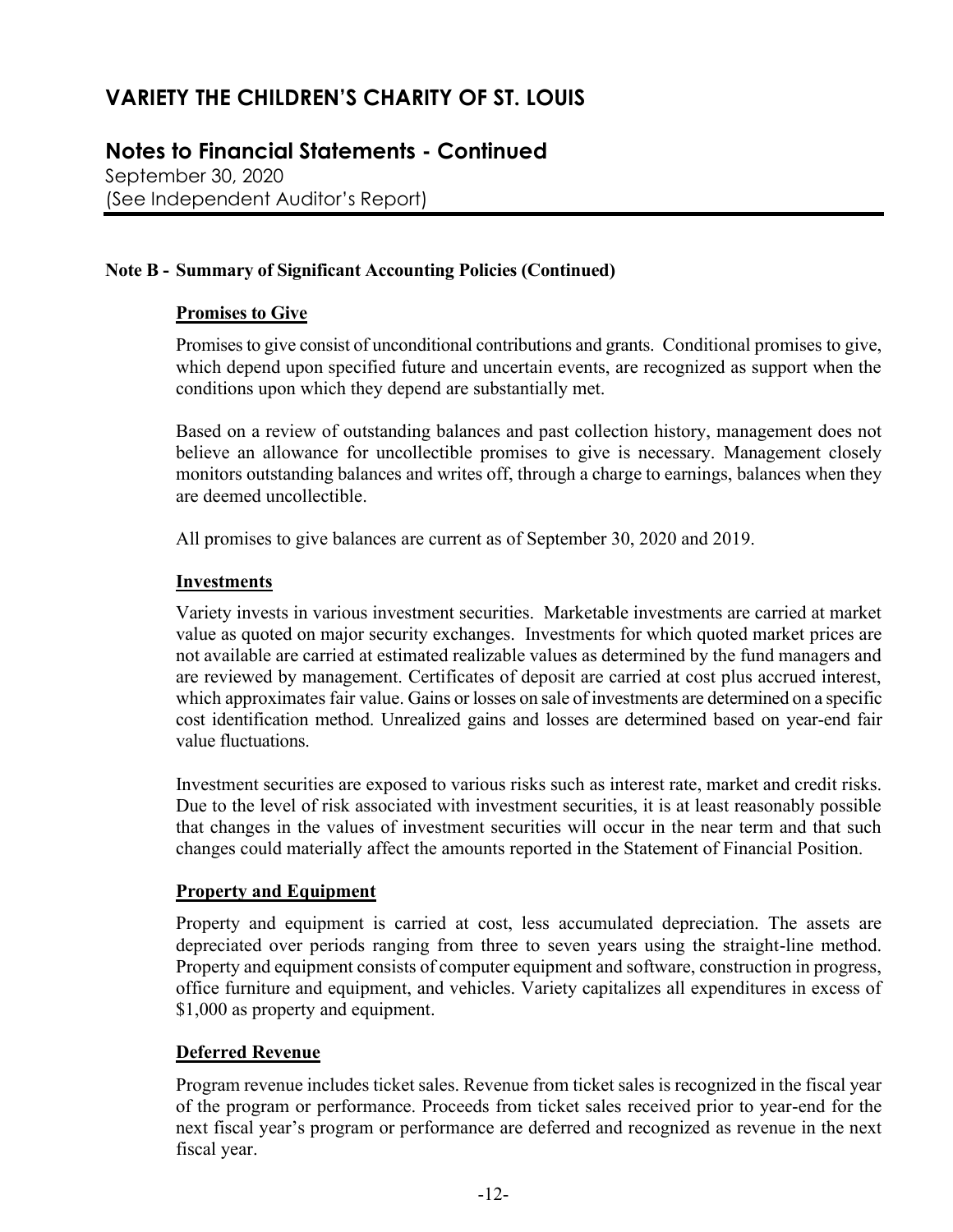# **Notes to Financial Statements - Continued**

September 30, 2020 (See Independent Auditor's Report)

#### **Note B - Summary of Significant Accounting Policies (Continued)**

#### **PPP Loan Payable**

The Small Business Administration Paycheck Protection Program ("PPP") loan obtained by Variety is presented as a liability until forgiven or paid back. If any part of the loan is forgiven and legal release is received, Variety will reduce the liability by the amounts forgiven and record a gain on extinguishment in the Statement of Activities.

#### **Net Asset Classification**

Net assets, revenues, gains and losses are classified based on the existence or absence of donor or grantor imposed restrictions. Accordingly, net assets and changes therein are classified and reported as follows:

Net Assets without Donor Restrictions – Net assets available for use in general operations and not subject to donor (or certain grantor) restrictions. The governing board has designated, from net assets without donor restrictions, net assets for an operating reserve and board-designated endowment.

Net Assets with Donor Restrictions – Net assets subject to donor- (or certain grantor-) imposed restrictions. Some donor-imposed restrictions are temporary in nature, such as those that will be met by the passage of time or other events specified by the donor. Other donor-imposed restrictions are perpetual in nature, where the donor-stipulates that resources be maintained in perpetuity.

Contributions restricted by donors are reported as increases in net assets without donor restrictions if the restrictions expire (that is, when a stipulated time restriction ends or purpose restriction is accomplished) in the reporting period in which the revenue is recognized. All other donor-restricted contributions are reported as increases in net assets with donor restrictions, depending on the nature of the restrictions. When a restriction expires, net assets with donor restrictions are reclassified to net assets without donor restrictions and reported in the statement of activities as net assets released from restrictions.

#### **Expense Allocation**

Expenses are directly charged to program services and supporting activities as possible. Salaries and related expenses, computer and equipment, and rent expenses are allocated based on periodic time studies of staff time and effort. Management and general expenses include those expenses that provide for the overall support and direction of Variety. Fundraising expenses support activities related to identifying and accessing the resources necessary to maintain operations and achieve programmatic goals.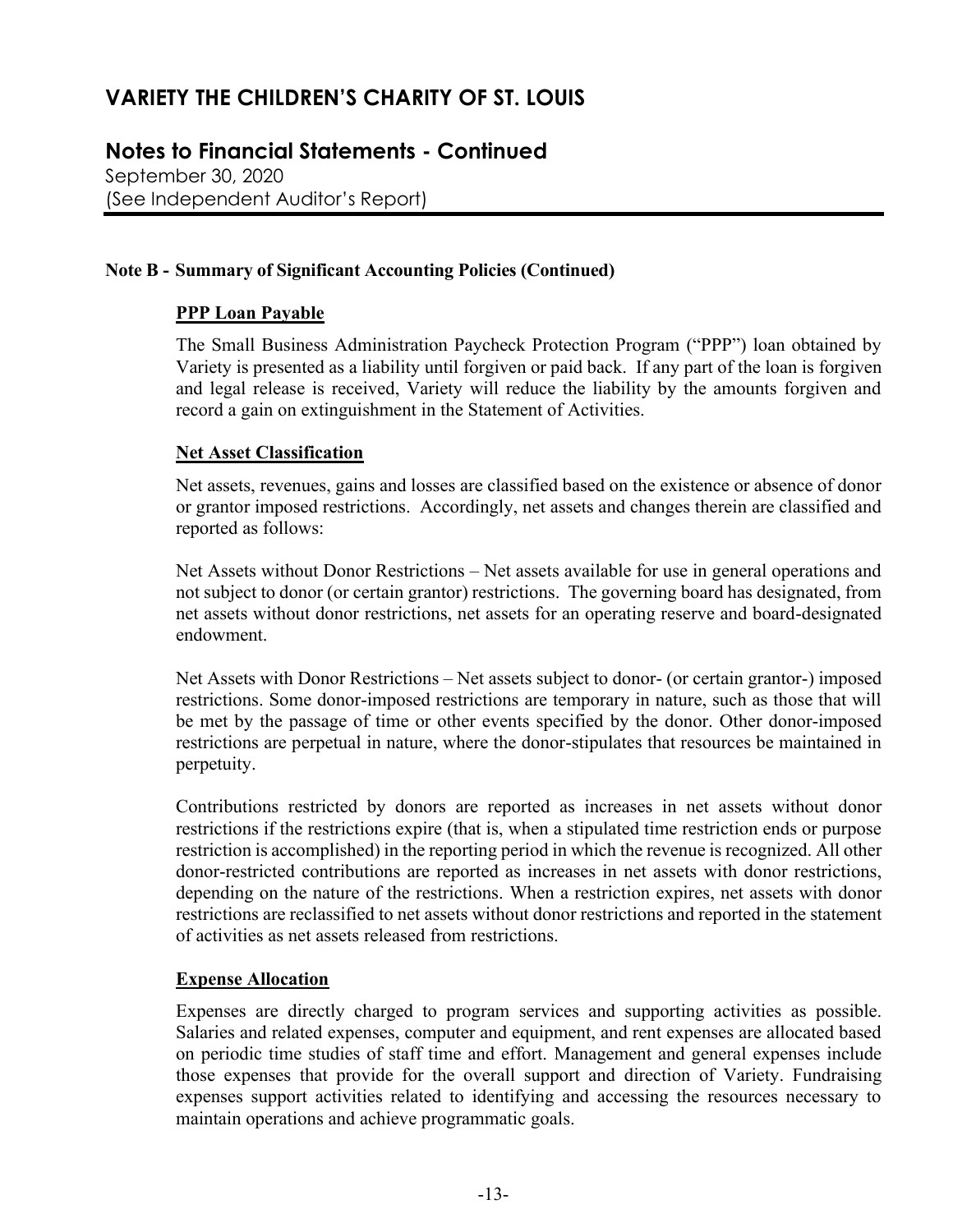## **Notes to Financial Statements - Continued**

September 30, 2020 (See Independent Auditor's Report)

#### **Note B - Summary of Significant Accounting Policies (Continued)**

#### **Donated Services, Use of Facilities, and Materials**

Significant services, use of facilities and materials are donated to Variety by various organizations and individuals. Donated materials and use of facilities are recorded at fair value at the date of donation. Donated services that meet the criteria for recognition are recorded. For the year ended September 30, 2020, the value of donated materials, use of facilities and services recorded was \$115,411 reflected as in-kind revenue on the Statement of Activities. For the year ended September 30, 2019, the value was \$187,346, with \$51,056 reflected as inkind revenue and \$136,290 as special event revenue. In addition, a substantial number of volunteers have donated a significant amount of time to Variety's programs. However, such donated services have not been recorded because they do not meet the criteria for recognition.

#### **Tax Status**

Variety constitutes a qualified not-for-profit organization under Section  $501(c)(3)$  of the Internal Revenue Code and is, therefore, exempt from federal income taxes.

Variety has evaluated its tax positions, expiring statutes of limitations, audits, proposed settlements, changes in tax law and new authoritative rulings and believes that no provision for income taxes is necessary, at this time, to cover any uncertain tax positions.

#### **Advertising**

Advertising costs are expensed as incurred. Advertising costs amounted to \$36,728 and \$64,934 in 2020 and 2019 respectively.

#### **Joint Costs**

Variety achieves some of its programmatic and management and general goals in special events and marketing campaigns that include requests for contributions.

During the years ended September 30, 2020 and 2019, Variety incurred joint costs of \$20,936 and \$377,269, respectively, as a result of various special events held during the fiscal year that benefited both program and fundraising objectives. Variety allocated \$18,942 to fundraising expenses and \$1,994 to program expenses for the year ended September 30, 2020. For the year ended September 30, 2019, Variety allocated \$307,027 to fundraising expenses and \$70,242 to program expenses.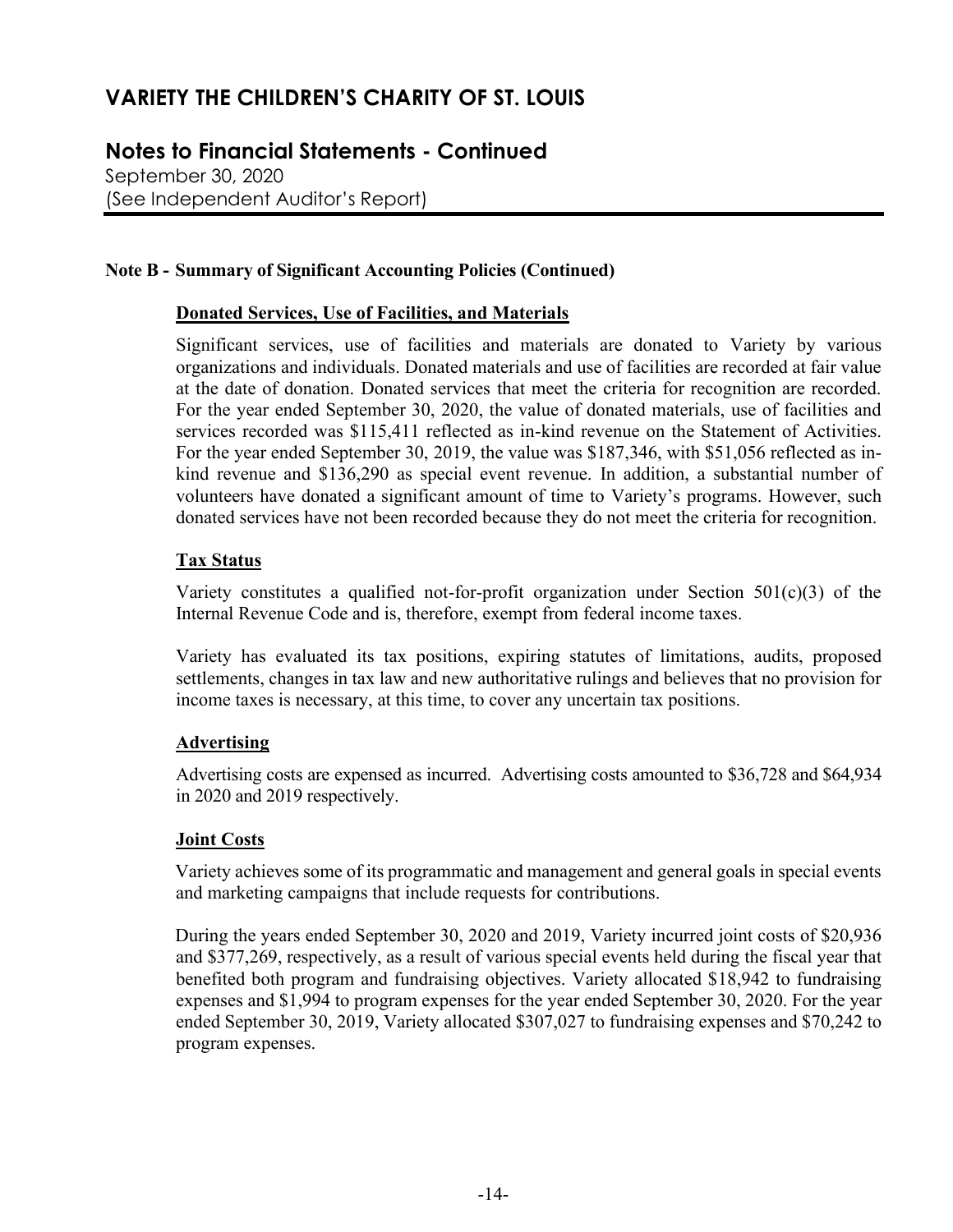**Notes to Financial Statements - Continued**

September 30, 2020 (See Independent Auditor's Report)

#### **Note B - Summary of Significant Accounting Policies (Continued)**

#### **Joint Costs (Continued)**

During the years ended September 30, 2020 and 2019, Variety incurred joint costs of \$4,022 and \$11,791, respectively, as a result of marketing and digital media that benefited program, management and general and fundraising objectives. Variety allocated \$2,086 to fundraising expenses, \$149 to management and general expenses and \$1,787 to program expenses for the year ended September 30, 2020. For the year ended September 30, 2019, Variety allocated \$5,992 to fundraising expenses, \$344 to management and general expenses and \$5,455 to program expenses.

#### **Reclassification**

Certain reclassifications have been made to the 2019 financial statement presentation. Net assets and changes in net assets are unchanged due to these reclassifications.

#### **Subsequent Events**

Management has evaluated subsequent events through December 7, 2020, the date which the financial statements were available for issue. No events require recognition in the financial statements or disclosures by Variety.

#### **Change in Accounting Principles**

In June 2018, the FASB issued Accounting Standard Update (ASU) 2018-08, Not-for-Profit Entities (Topic 958), *Clarifying the Scope and the Accounting Guidance for Contributions Received and Contributions Made*. The ASU clarifies and improves guidance for contributions received and contributions made and provides guidance to the Organization on how to account for certain exchange transactions. This change is preferable in that it clarifies whether to account for transactions as contributions or as exchange transactions. In addition, it clarifies whether a contribution is conditional. As a result, it enhances comparability of financial information among not-for-profit entities. The change in accounting principle was adopted under the modified prospective approach in 2020. No restatement of prior amounts was recognized in the current year financial statements.

In June 2020, the FASB issued ASU 2020-05, *Revenue from Contracts with Customers* (Topic 606) and *Leases* (Topic 842): Effective Dates for Certain Entities, permitting private entities that have not yet issued their financial statements as of June 3, 2020, to defer adoption of ASU 2014-09 *Revenue from Contracts with Customers* for annual reporting periods beginning after December 15, 2019. Variety has chosen to adopt and implement ASU 2020-05 for the year ended September 30, 2020 permitting deferral of adoption of ASU 2014-09 *Revenue from Contracts with Customers* until September 30, 2021.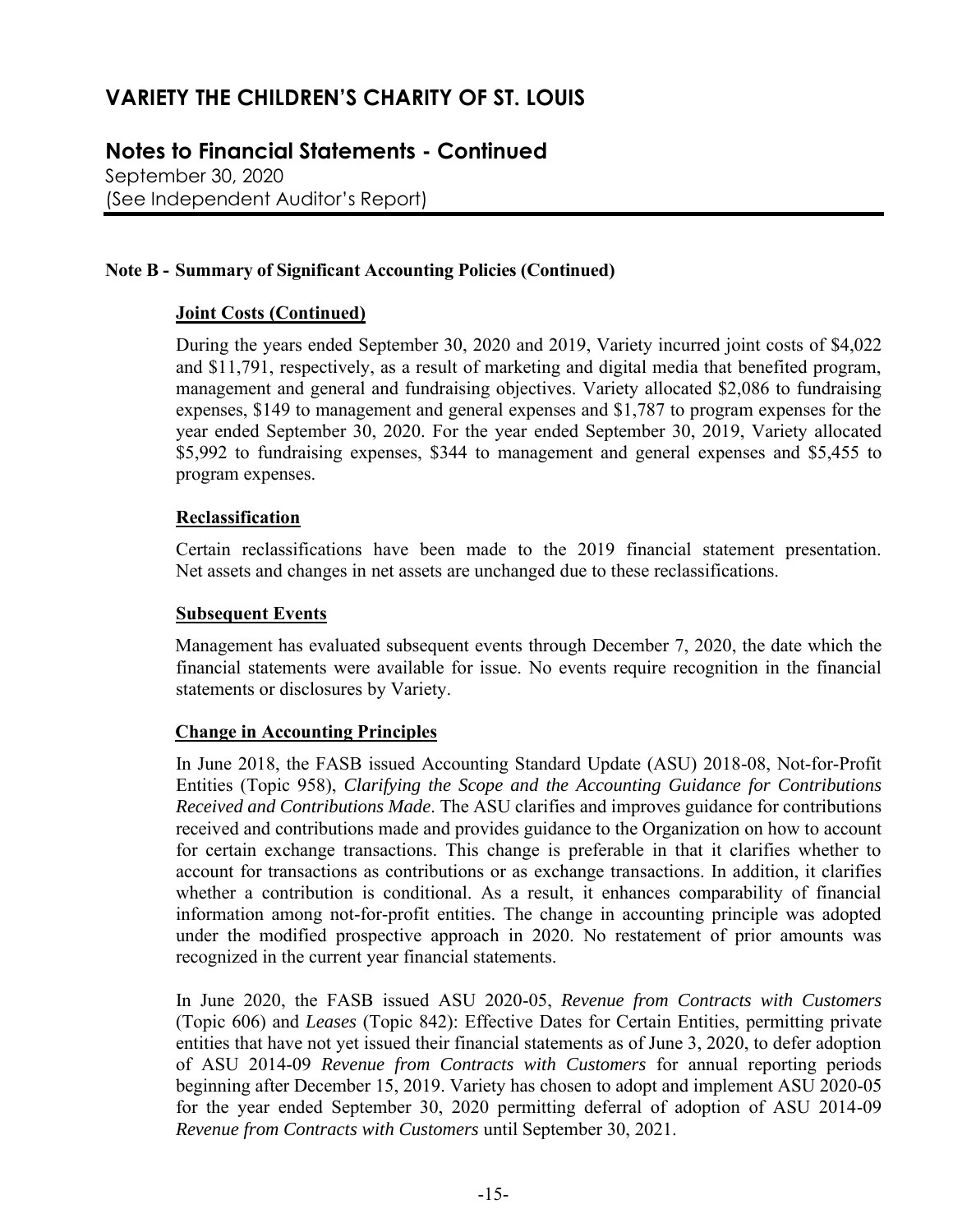## **Notes to Financial Statements - Continued**

September 30, 2020 (See Independent Auditor's Report)

#### **Note C - Available Resources and Liquidity**

The following represents Variety's financial assets at September 30, 2020 and 2019 available to meet general expenditures in the next year:

|                                                                    | 2020        | 2019        |
|--------------------------------------------------------------------|-------------|-------------|
| Cash and cash equivalents                                          | \$1,551,440 | \$1,906,267 |
| Promises to give                                                   | 1,063,903   | 454,136     |
| Investments                                                        | 4,040,227   | 3,922,329   |
| Assets restricted for permanent investment                         | 1,402,928   | 1,402,928   |
| Total financial assets                                             | 8,058,498   | 7,685,660   |
| Less: amounts not available to be used within one year for         |             |             |
| general expenditures:                                              |             |             |
| Restricted by donor with time or purpose restriction <sup>**</sup> | (291, 531)  | (291, 531)  |
| Endowment funds*                                                   | (1,643,729) | (1,595,316) |
| Quasi-endowment fund, primarily for long-term investing*           | (3,247,896) | (3,276,411) |
| Amount set aside for liquidity reserve                             | (200, 000)  | (200,000)   |
| Financial assets available to meet cash needs for                  |             |             |
| general expenditure within one year                                | \$2,675,342 | \$2,322,402 |

\* Excludes amounts that have been appropriated for the next 12 months

\*\* Excludes amounts that will be utilized for general expenditure in the next 12 months

Variety's methodology in determining what financial assets will be available to meet general expenditures over the next 12 months is based on expected fulfillment of donor restrictions. All Board-designated and donor-designated endowment funds are not considered available for general expenditure in the next 12 months other than the appropriated annual distribution for these funds, an anticipated \$200,000 from the Board-designated quasi-endowment fund and \$60,000 from the donor-restricted endowment fund during the next fiscal year. Net assets restricted by the donor for time are evaluated if the payment is expected within the next 12 months. Net assets restricted by the donor for purpose are evaluated if Variety will be able to expend the funds for the designated purpose in the next 12 months. As of September 30, 2020, and 2019, all promises to give are expected to be paid and expended within the next 12 months. All donor-restricted net assets with a purpose restriction, other than funds to support the Variety Playground, are expected to be expended for the intended purpose within the next 12 months.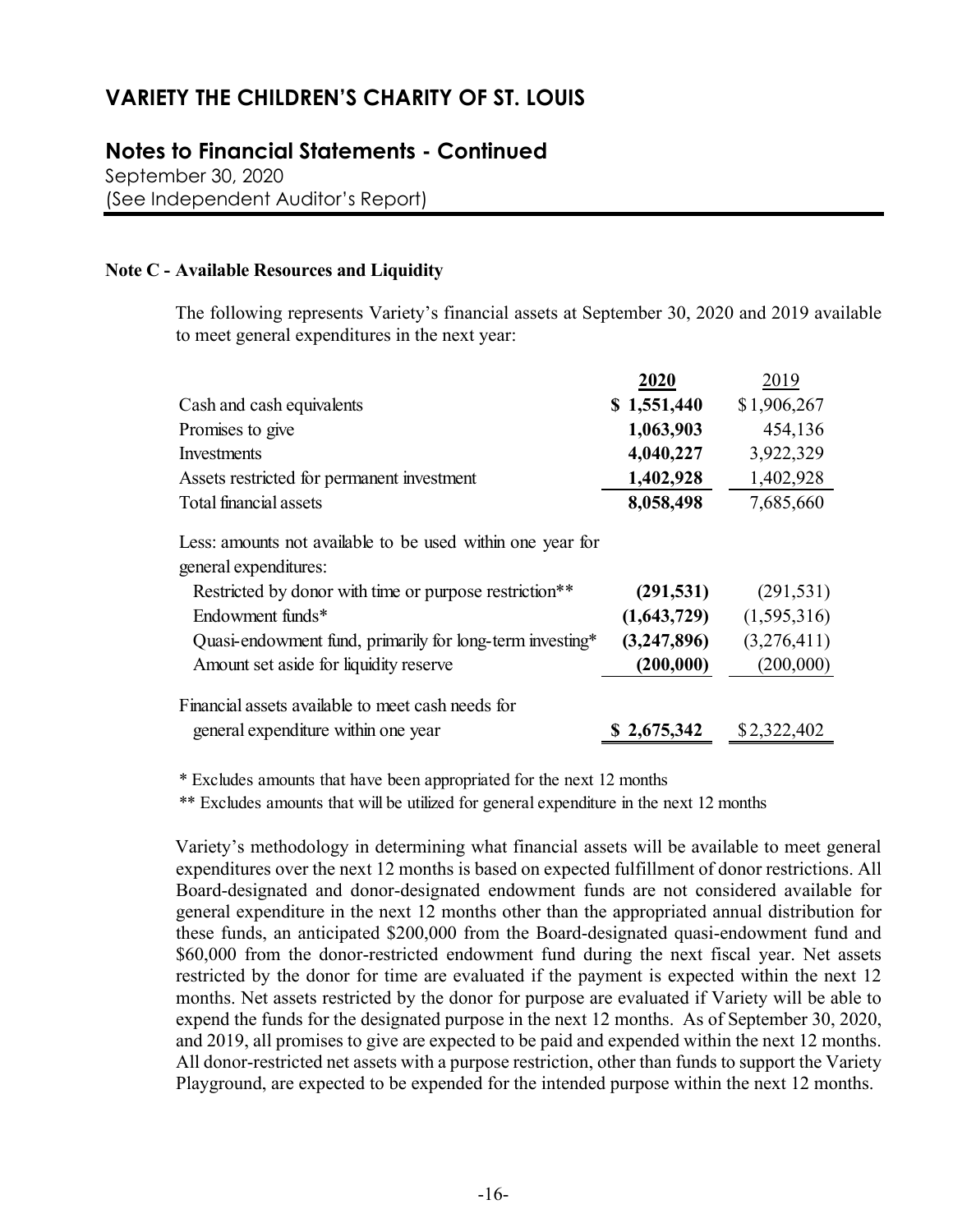## **Notes to Financial Statements - Continued** September 30, 2020

(See Independent Auditor's Report)

#### **Note C - Available Resources and Liquidity (Continued)**

In addition to financial assets available to meet general expenditures over the next 12 months, Variety operates with a balanced budget and anticipates collecting sufficient revenue to cover general expenditures not covered by donor restricted resources.

Our endowment funds consist of donor-restricted endowments and funds designated by the Board to function as endowments. Income from donor-restricted endowments is restricted for specific purposes. Donor-restricted endowment funds are not available for general expenditure.

Variety's Board-designated endowment of \$3,447,896 and \$3,376,411 as of September 30, 2020 and 2019, respectively, is subject to an annual spending rate of up to 5% as described in Note H. Although Variety does not intend to spend from this Board-designated endowment (other than amounts appropriated for general expenditure as part of the Board's annual budget approval and appropriation), these amounts could be made available if necessary. During the fiscal year 2021 budget approval process, the Board of Directors approved an additional distribution in response to the potential economic uncertainty and commitment to providing needed mission critical services.

Variety has an active liquidity management plan to prepare for the cyclical nature of the annual cash flow cycle. Occasionally, the Board designates a portion of any operating surplus to its Board-designated operating reserve, which was \$200,000 as of September 30, 2020 and 2019, respectively.

#### **Note D - Investments and Fair Value Measurements**

Variety accounts for certain investments at fair value in accordance with accounting principles generally accepted in the United States of America. Fair value is defined as the price that would be received to sell an asset or paid to transfer a liability in an orderly transaction between market participants at the measurement date. The valuation techniques are required to maximize the use of observable inputs and minimize the use of unobservable inputs when measuring fair value.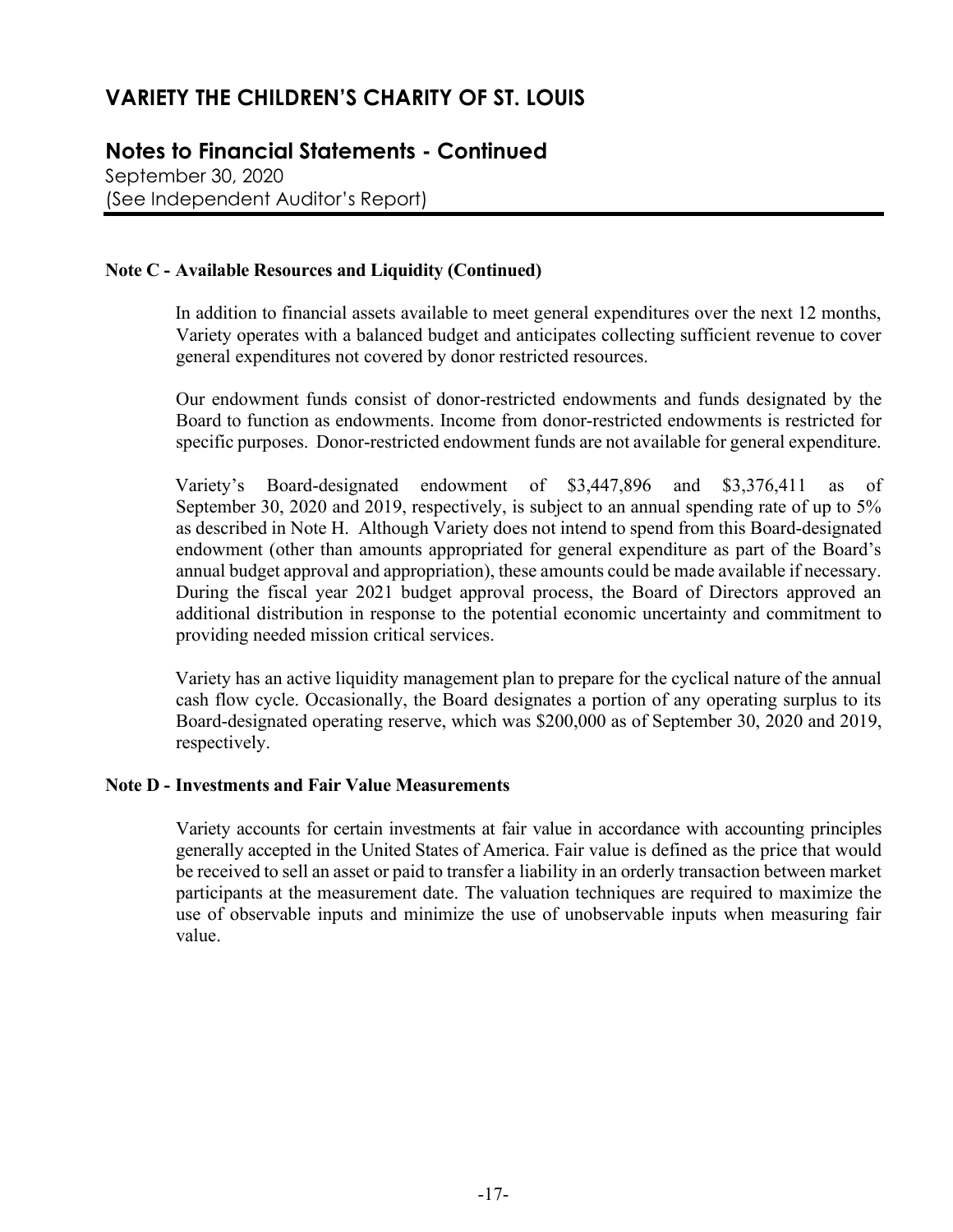## **Notes to Financial Statements - Continued**

September 30, 2020 (See Independent Auditor's Report)

#### **Note D - Investments and Fair Value Measurements (Continued)**

There are three general valuation techniques that may be used to measure fair value:

- **Market Approach** Uses prices and other relevant information generated by market transactions involving identical or comparable assets or liabilities.
- **Cost Approach** Based on the amount that currently would be required to replace the service capacity of an asset.
- **Income Approach** Uses valuation techniques to convert future amounts to a single present amount based on current market expectations about the future amounts.

Investments measured and reported at fair value are classified and disclosed in one of the following three levels:

- **Level 1:** Observable inputs that are derived from quoted prices (unadjusted) for identical assets or liabilities in an active market that the organization has the ability to access.
- **Level 2:** Observable inputs other than Level 1 prices, such as quoted prices for similar assets or liabilities, quoted prices in active markets that are not active, or other inputs that are observable or can be corroborated by observable market data for substantially the full term of the assets or liabilities.
- **Level 3:** Unobservable inputs that are supported by little or no market activity and that are significant to the fair value of the assets or liabilities and reflect substantial management judgement or estimation using available market data.

Management determines the fair value measurement valuation policies and procedures, which are subject to Board of Directors assessment and approval. At least annually, management determines if the current valuation techniques used in fair value measurements are still appropriate. During the years ending September 30, 2020 and 2019, there were no changes in the methods and/or assumptions utilized to derive the fair value of Variety's assets.

As of September 30, 2020, and 2019, assets utilize the following valuation techniques and inputs:

- **Bonds:** The fair value of investments in governmental obligations is primarily determined using techniques consistent with the income approach. Significant observable inputs to the income approach include data points for benchmark constant maturity curves and spreads.
- **Equities and Securities:** The fair value of investments in equities and securities is determined by the closing price reporting on the active market on which the individual securities are traded.

Variety recognizes transfers, if any, between levels in the fair value hierarchy at the end of the reporting period. There were no transfers during the years ended September 30, 2020 and 2019.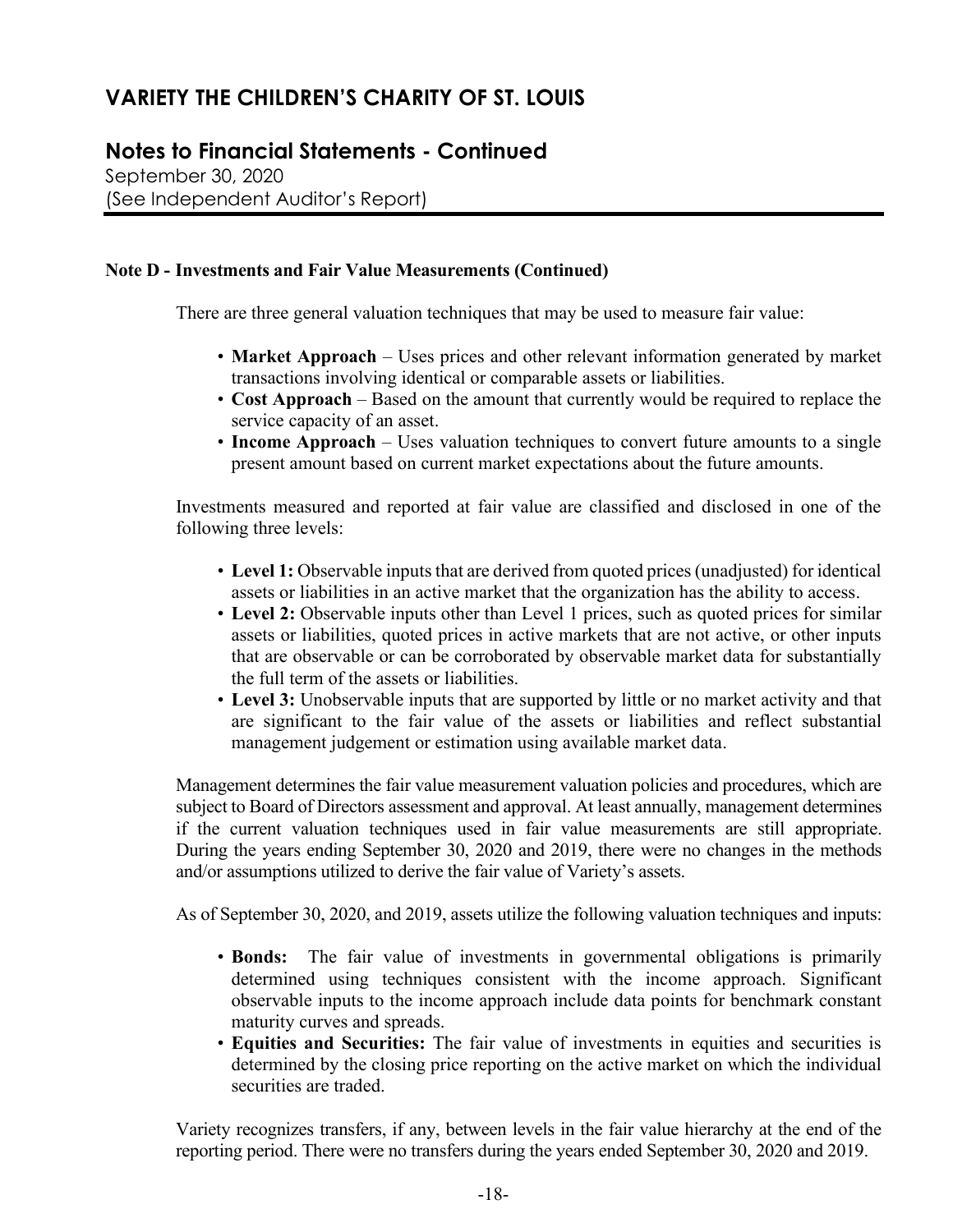## **Notes to Financial Statements - Continued**

September 30, 2020 (See Independent Auditor's Report)

#### **Note D -Investments and Fair Value Measurements (Continued)**

Investments, including those restricted for permanent endowment, consist of the following at September 30, 2020:

|                                                                  | Level 1      | Level 2                 | Level 3      | <b>Fair Value</b> |
|------------------------------------------------------------------|--------------|-------------------------|--------------|-------------------|
| Inflation protected bond                                         | 25,009<br>\$ | 352,296<br>$\mathbb{S}$ | \$           | 377,305<br>\$     |
| Equity funds                                                     |              |                         |              |                   |
| Domestic                                                         | 2,215,597    |                         |              | 2,215,597         |
| Emerging markets                                                 | 383,087      |                         |              | 383,087           |
| International                                                    | 1,090,743    |                         |              | 1,090,743         |
| Market neutral                                                   |              |                         |              |                   |
| Real estate                                                      | 234,156      |                         |              | 234,156           |
| Total securities                                                 | \$3,948,592  | 352,296<br>\$           | $\mathbb{S}$ | \$4,300,888       |
|                                                                  |              |                         |              |                   |
| Investments required to be disclosed in the fair value hierarchy |              |                         |              | \$4,300,888       |
| Cash and cash equivalents                                        |              |                         |              | 110,673           |

| Cash and cash equivalents | 110.073     |
|---------------------------|-------------|
| Certificates of deposit   | 1,031,594   |
| Total investments         | \$5,443,155 |
|                           |             |

Investments, including those restricted for permanent endowment, consist of the following at September 30, 2019:

|                          | Level 1     | Level 2       | Level 3                   | <b>Fair Value</b> |  |  |
|--------------------------|-------------|---------------|---------------------------|-------------------|--|--|
| Inflation protected bond | 26,033<br>S | 333,262<br>\$ | \$                        | 359,295<br>\$     |  |  |
| Equity funds             |             |               |                           |                   |  |  |
| Domestic                 | 1,910,935   |               |                           | 1,910,935         |  |  |
| Emerging markets         | 328,358     |               |                           | 328,358           |  |  |
| International            | 965,478     |               |                           | 965,478           |  |  |
| Market neutral           | 290,362     |               |                           | 290,362           |  |  |
| Real estate              | 193,146     |               |                           | 193,146           |  |  |
| Total securities         | \$3,714,312 | 333,262<br>S  | $\boldsymbol{\mathsf{S}}$ | \$4,047,574       |  |  |

| Investments required to be disclosed in the fair value hierarchy | \$4,047,574 |
|------------------------------------------------------------------|-------------|
| Cash and cash equivalents                                        | 402,209     |
| Certificates of deposit                                          | 875,474     |
| Total investments                                                | \$5,325,257 |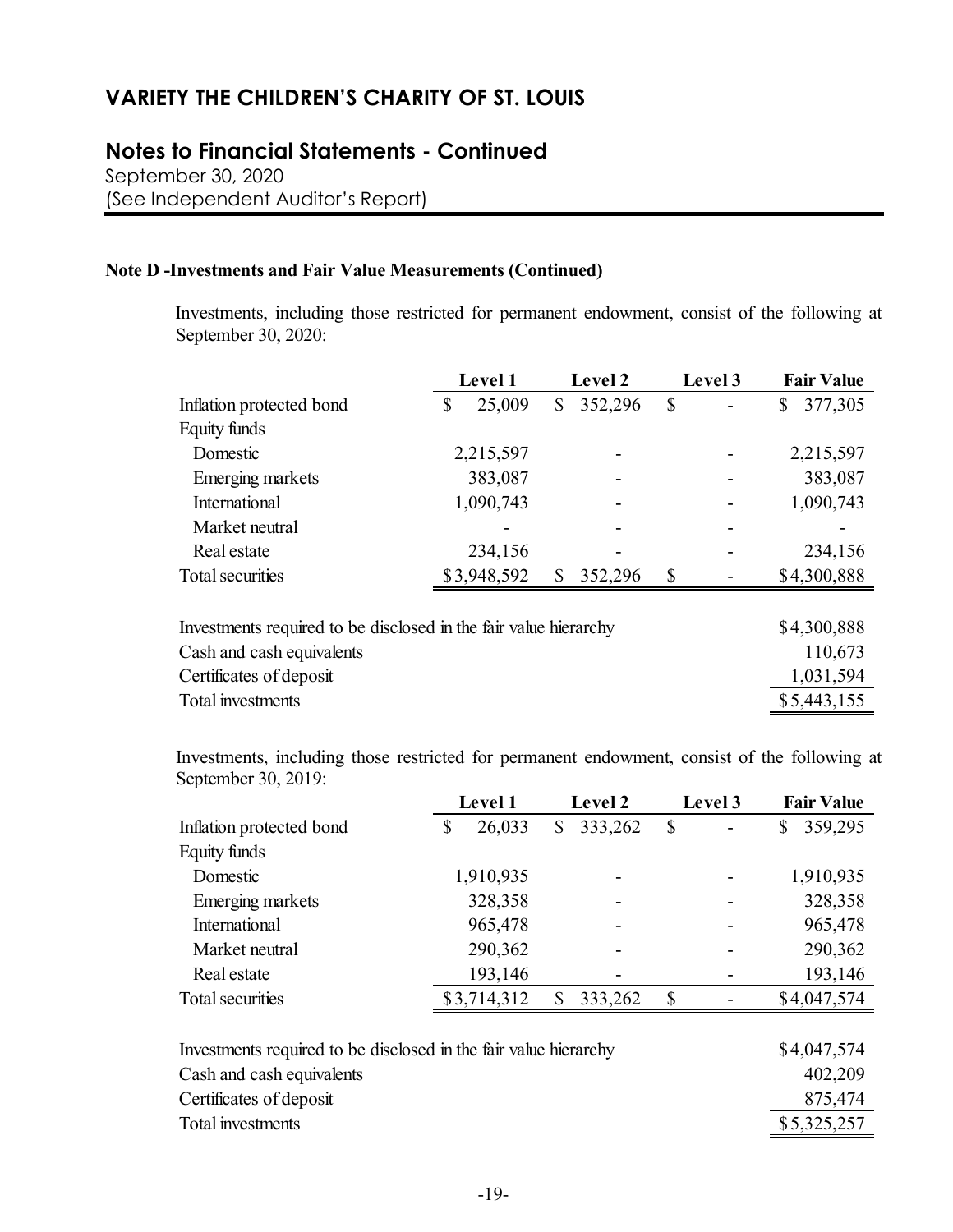## **Notes to Financial Statements - Continued**

September 30, 2020 (See Independent Auditor's Report)

#### **Note D - Investments and Fair Value Measurements (Continued)**

Investments are included in the Statement of Financial Position as follows:

|                                                 | 2020          | 2019           |
|-------------------------------------------------|---------------|----------------|
| Investments                                     | \$4,040,227   | \$3,922,329    |
| Assets restricted for permanent investment      | 1,402,928     | 1,402,928      |
|                                                 | \$5,443,155   | \$5,325,257    |
| Investment income (loss) consists of:           | 2020          | 2019           |
| Investment income                               | 154,540<br>\$ | 139,409<br>\$  |
| Realized gain (loss) on the sale of investments | (27, 049)     | 26,407         |
| Unrealized gain (loss) on investments           | 171,113       | (154, 894)     |
| Investment fees                                 | (25,000)      | (25,000)       |
|                                                 | 273,604<br>\$ | \$<br>(14,078) |

#### **Note E - PPP Loan Payable**

On March 27, 2020, the Coronavirus Aid, Relief, and Economic Security Act ("CARES Act") was signed into law. The legislation includes provisions for expansion of the U.S. Small Business Administration's 7(a) Loan Program to support the new Paycheck Protection Program ("PPP"). Variety applied and was awarded a loan in the amount of \$332,545 under the PPP.

The loan bears interest at 1% with any accrued interest to be forgiven along with the principal balance. This loan is unsecured, and all unpaid principal and interest shall be due upon maturity on May 8, 2022, if not forgiven. As of September 30, 2020, the notes payable balance was \$332,545.

Loans made under the PPP can be forgiven if certain conditions are met. As of September 30, 2020, Variety had not received approval that the certain conditions were met, therefore no forgiveness has been recorded. Management believes that nearly all, if not all, of the loan will be forgiven. Variety has adopted the provisions of the PPP Flexibility Act to defer interest and principal payments until the date on which the amount of forgiveness is determined.

The scheduled maturities of the PPP loan payable as of September 30, 2020, are as follows:

| Due in $2021$ | \$191,297 |
|---------------|-----------|
| Due in $2022$ | 141,248   |
|               | \$332,545 |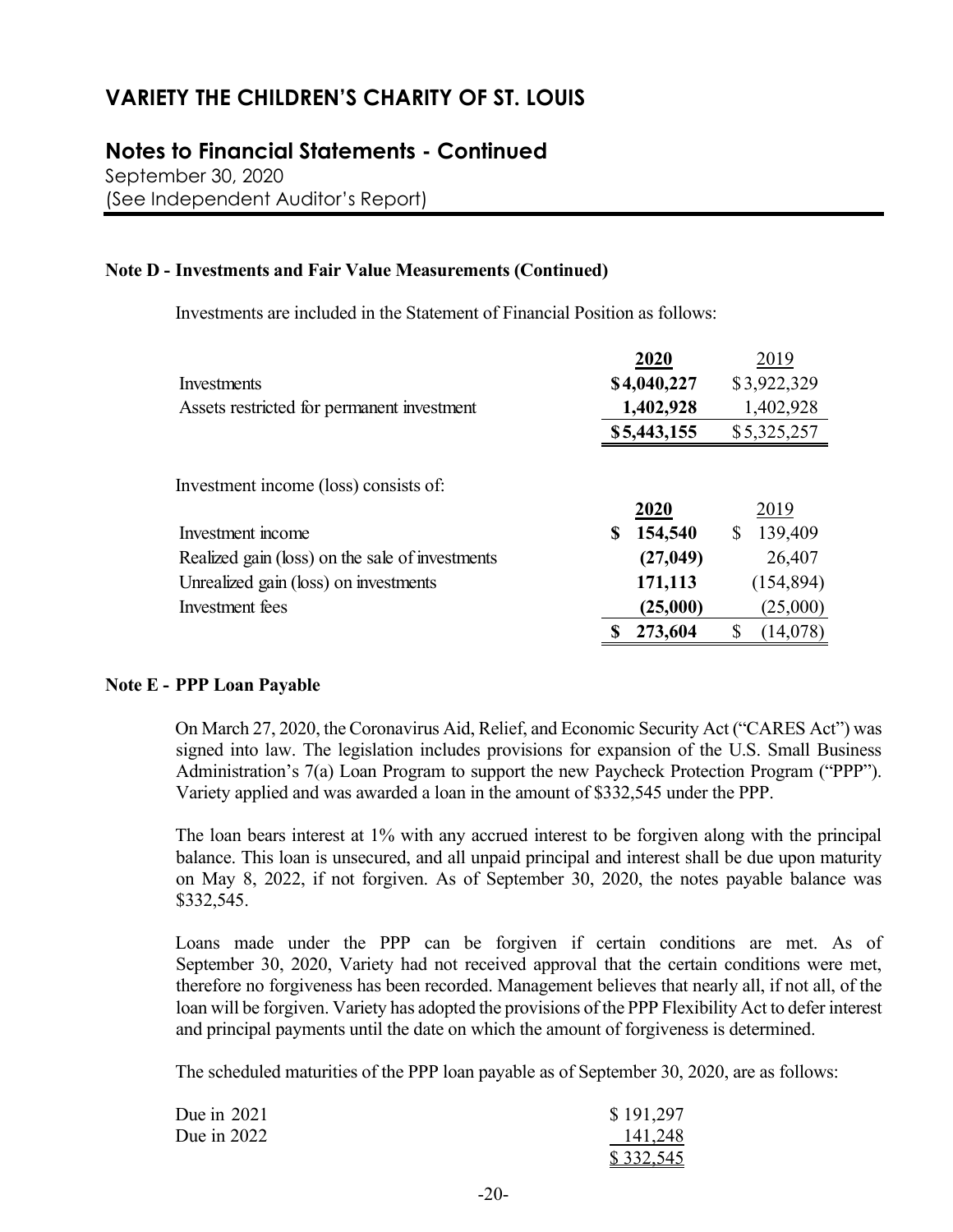## **Notes to Financial Statements - Continued**

September 30, 2020 (See Independent Auditor's Report)

#### **Note F - Net Assets**

#### **Board-Designated Net Assets**

In addition to Board-designated for endowment net assets as described in Note H, Variety has board-designated net assets for a reserve fund. Board-designated net assets for a reserve fund are comprised of funds held in cash and cash equivalents for Variety programs.

#### **Net Assets with Donor Restrictions**

Net assets with donor restrictions are restricted for the following purposes or periods:

|                                                                                                              | 2020        |        | 2019        |
|--------------------------------------------------------------------------------------------------------------|-------------|--------|-------------|
| Subject to expenditure for a specific purpose:                                                               |             |        |             |
| Variety Adventure Camp                                                                                       | $\mathbf S$ | 29,000 | \$          |
| Variety Playground                                                                                           | 291,531     |        | 291,531     |
| Performing Arts                                                                                              | 152,989     |        | 217,300     |
| <b>Bikes for Kids</b>                                                                                        |             | 90,000 | 134,124     |
| <b>Resource Center</b>                                                                                       | 34,730      |        | 65,151      |
| Equipment                                                                                                    | 135,903     |        | 25,500      |
| Therapy                                                                                                      |             | 3,774  | 17,807      |
| Other                                                                                                        | 280,000     |        | 100,000     |
|                                                                                                              | 1,017,927   |        | 851,413     |
| Subject to the passage of time:                                                                              |             |        |             |
| Promises to give that are not restricted by donors,                                                          |             |        |             |
| but which are unavailable for expenditure until due                                                          | 729,640     |        | 165,775     |
|                                                                                                              | 729,640     |        | 165,775     |
| Endowments:                                                                                                  |             |        |             |
| Subject to endowment spending policy and appropriation:<br>Variety Adventure Camp - unappropriated endowment |             |        |             |
| earnings                                                                                                     | 300,801     |        | 254,388     |
| Not subject to endowment spending policy or appropriation:                                                   |             |        |             |
| Variety Adventure Camp - permanently restricted                                                              | 1,402,928   |        | 1,402,928   |
|                                                                                                              | 1,703,729   |        | 1,657,316   |
|                                                                                                              |             |        |             |
|                                                                                                              | \$3,451,296 |        | \$2,674,504 |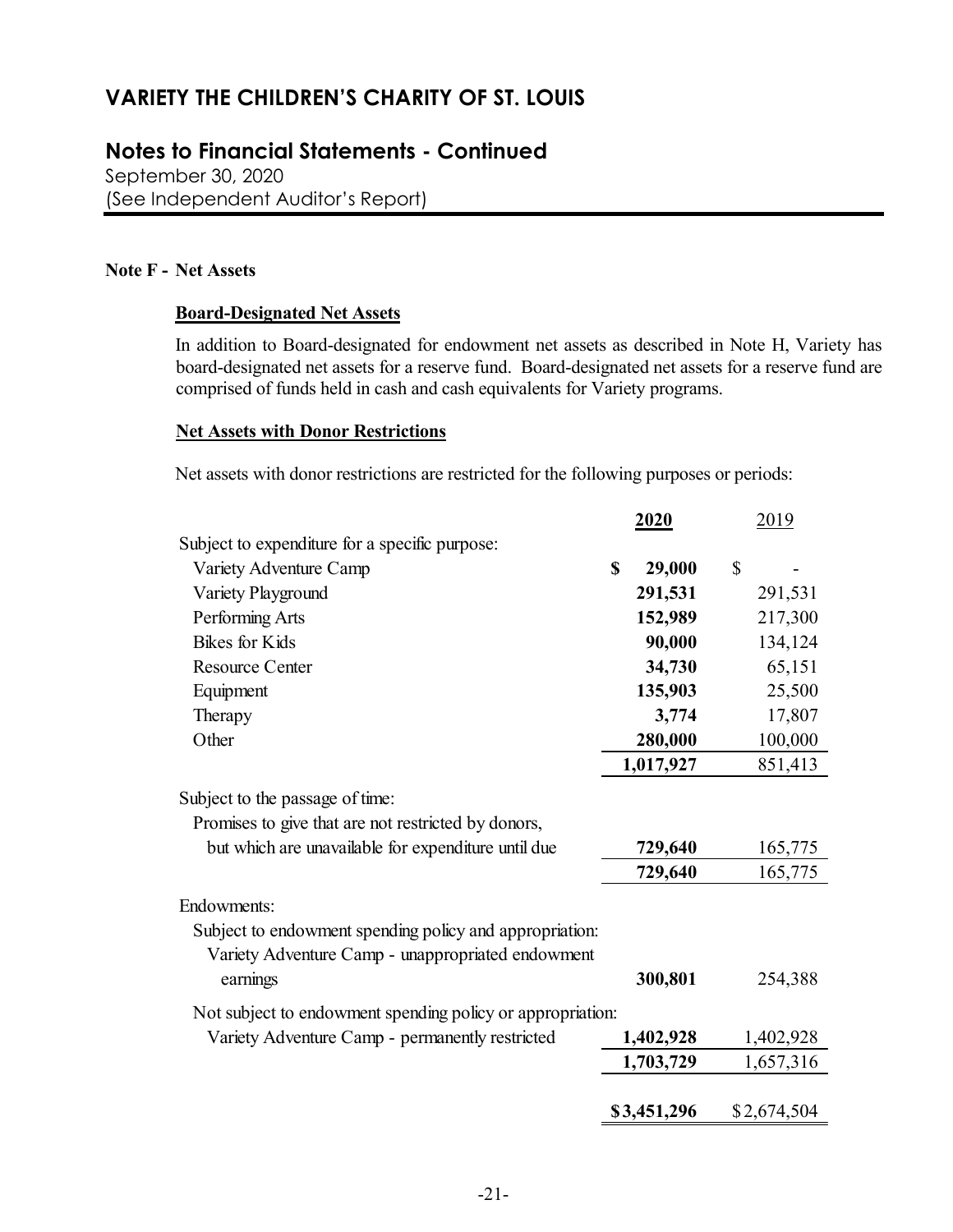## **Notes to Financial Statements - Continued**

September 30, 2020 (See Independent Auditor's Report)

#### **Note F - Net Assets (Continued)**

Net assets released from restrictions consist of the following:

|                      | 2020      |    | 2019      |
|----------------------|-----------|----|-----------|
| Purpose restrictions | \$502,918 |    | \$466,920 |
| Time restrictions    | 191,391   |    | 193,875   |
|                      | 694,309   | S. | 660,795   |

Releases for program restrictions include \$53,081 and \$61,542 of appropriation of endowment earnings for Variety Adventure Camp in 2020 and 2019, respectively (Note H).

#### **Note G - Benefit Plan**

Variety has a Simple IRA plan which allows eligible employees to make tax-deferred contributions. In addition, Variety makes 100% matching contributions up to 3% of participating employees' wages on behalf of eligible employees. Variety's contributions to the Plan were \$43,668 and \$42,803 for the years ended September 30, 2020 and 2019, respectively.

#### **Note H - Endowment Funds – Board-Designated and Donor-Restricted**

Variety's endowment (the Endowment) consists of seven funds established by donors to provide annual funding for specific activities. The Endowment also includes certain net assets without donor restrictions that have been designated for endowment by the Board of Directors.

The Board of Directors of Variety has interpreted the Missouri Uniform Prudent Management of Institutional Funds Act (UPMIFA) as requiring the presentation of the fair value of the original gift as the date of the donor-restricted endowment funds absent explicit donor stipulations to the contrary. As a result of this interpretation, Variety retains in perpetuity (a) the original value of initial and subsequent gifts, and (b) any accumulations to the endowment made in accordance with the direction of the applicable donor gift instrument at the time the accumulation is added to the fund. Donor-restricted amounts not retained in perpetuity are subjected to appropriation for expenditure in a manner consistent with the standard of prudence prescribed by UPMIFA. In accordance with UPMIFA, Variety considers the following factors in making a determination to appropriate or accumulate donor-restricted endowment funds: (1) the duration and preservation of the various funds, (2) the purposes of the donor-restricted endowment funds, (3) general economic conditions, (4) the possible effect of inflation and deflation, (5) the expected total return from income and the appreciation of investments, (6) other resources of Variety, and (7) Variety's investment policies.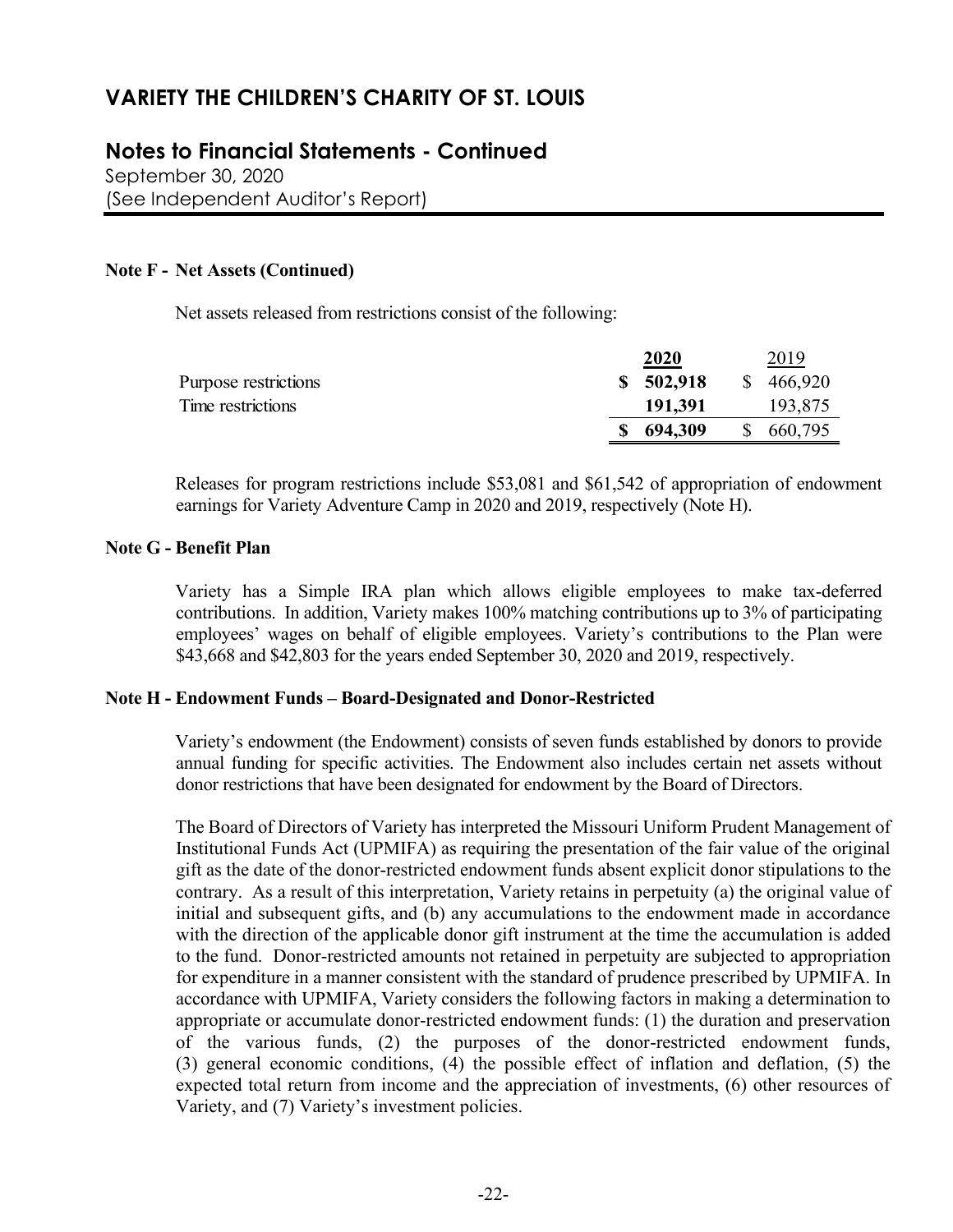## **Notes to Financial Statements - Continued**

September 30, 2020 (See Independent Auditor's Report)

#### **Note H - Endowment Funds – Board-Designated and Donor-Restricted (Continued)**

As of September 30, 2020, and 2019, Variety had the following endowment net asset composition by type of fund:

|                                                                                   |                     | 2020                |              |
|-----------------------------------------------------------------------------------|---------------------|---------------------|--------------|
|                                                                                   | <b>Without</b>      |                     |              |
|                                                                                   | <b>Donor</b>        | <b>With Donor</b>   |              |
|                                                                                   | <b>Restrictions</b> | <b>Restrictions</b> | <b>Total</b> |
| Board-designated endowment                                                        | \$3,447,896         | \$                  | \$3,447,896  |
| Donor-restricted endowment                                                        |                     |                     |              |
| Original donor-restricted gift amount and<br>amounts required to be maintained in |                     |                     |              |
| perpetuity by the donor                                                           |                     | 1,402,928           | 1,402,928    |
| Accumulated investment gains                                                      |                     | 300,801             | 300,801      |
|                                                                                   | \$3,447,896         | \$1,703,729         | \$5,151,625  |
|                                                                                   |                     |                     |              |
|                                                                                   |                     | 2019                |              |
|                                                                                   | Without             |                     |              |
|                                                                                   | Donor               | With Donor          |              |
|                                                                                   | Restrictions        | Restrictions        | Total        |
| Board-designated endowment                                                        | \$3,376,411         | $\mathbb{S}$        | \$3,376,411  |
| Donor-restricted endowment                                                        |                     |                     |              |
| Original donor-restricted gift amount and                                         |                     |                     |              |
| amounts required to be maintained in                                              |                     |                     |              |
| perpetuity by the donor                                                           |                     | 1,402,928           | 1,402,928    |
| Accumulated investment gains                                                      |                     | 254,388             | 254,388      |
|                                                                                   | \$3,376,411         | \$1,657,316         | \$5,033,727  |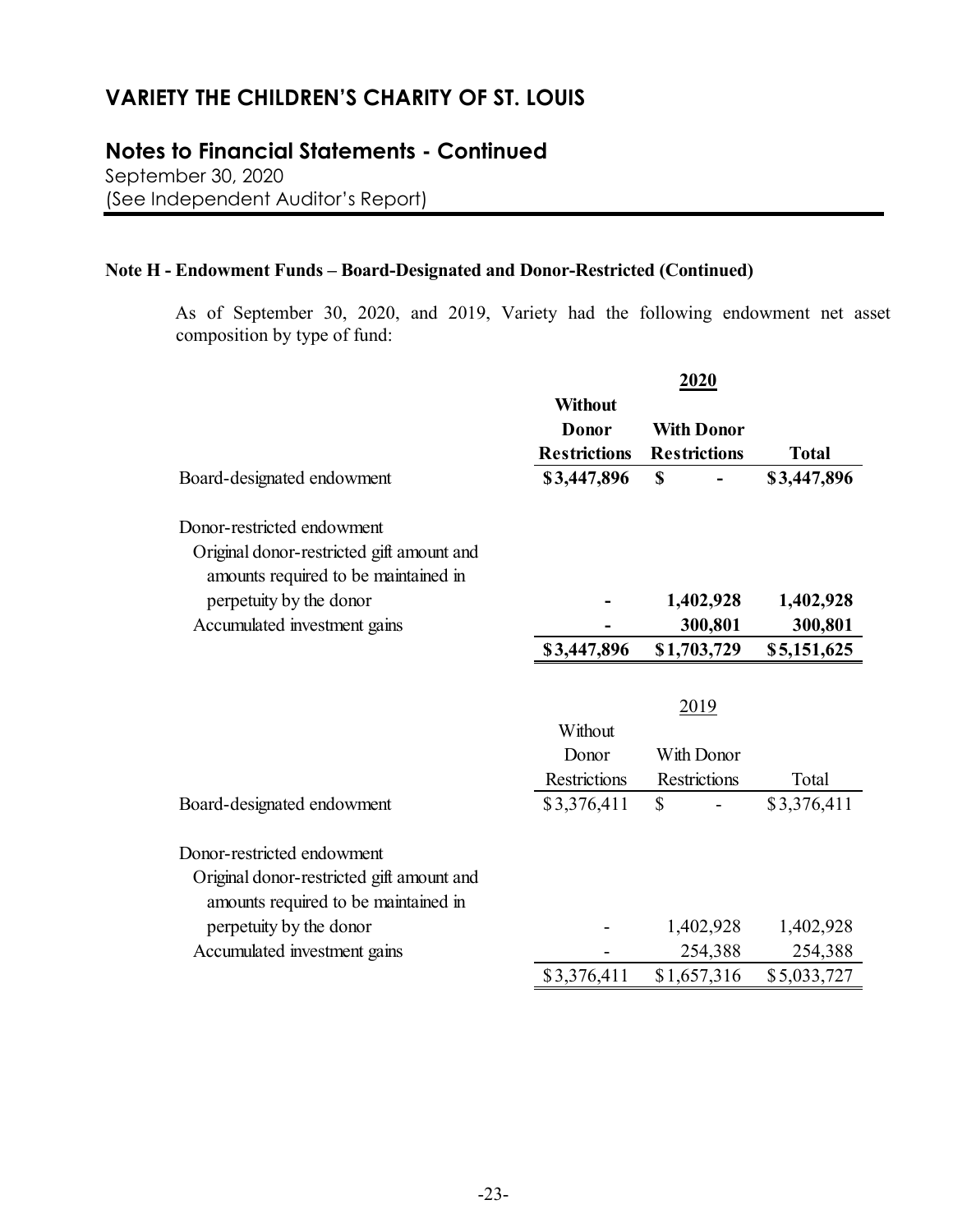# **Notes to Financial Statements - Continued**

September 30, 2020 (See Independent Auditor's Report)

#### **Note H - Endowment Funds – Board-Designated and Donor-Restricted (Continued)**

From time to time, the fair value of assets associated with individual donor-restricted endowment funds may fall below the level that the donor or UPMIFA requires Variety to retain as a fund of perpetual duration. No endowments were underwater at September 30, 2020 and 2019, respectively.

Variety has adopted investment and spending policies for endowment assets that attempt to provide a predictable stream of funding for specific activities and general operations while seeking to maintain the purchasing power of the endowment assets. Over time, long-term rates of return should be equal to an amount sufficient to maintain the purchasing power of the Endowment assets, to provide the necessary capital to fund the spending policy, and to cover the costs of maintaining the Endowment investments. Actual returns in any given year may vary from this amount. To satisfy this long-term rate-of-return objective, the investment portfolio is structured on a total-return approach through which investment returns are achieved through both capital appreciation (realized and unrealized) and current yield (interest and dividends). Achieving these objectives requires assuming a moderate level of risk, a long-term investment horizon and diversification among assets.

Variety uses an endowment spending-rate formula to determine the maximum amount to spend from the Endowment, including those endowments deemed to be underwater, each year. For the Board-designated endowment fund, the rate, determined annually by the Board of Directors, is applied to the average fair value of the Endowment investments for the prior 12 quarters to determine the spending rate for the upcoming year. During 2020 and 2019, the spending rate maximum was 5%. For the donor-restricted endowments, Variety may use a maximum of 4% of the total amount of the fund, based on the value of the fund at December  $31<sup>st</sup>$  of the preceding year, to support Variety Adventure Camp.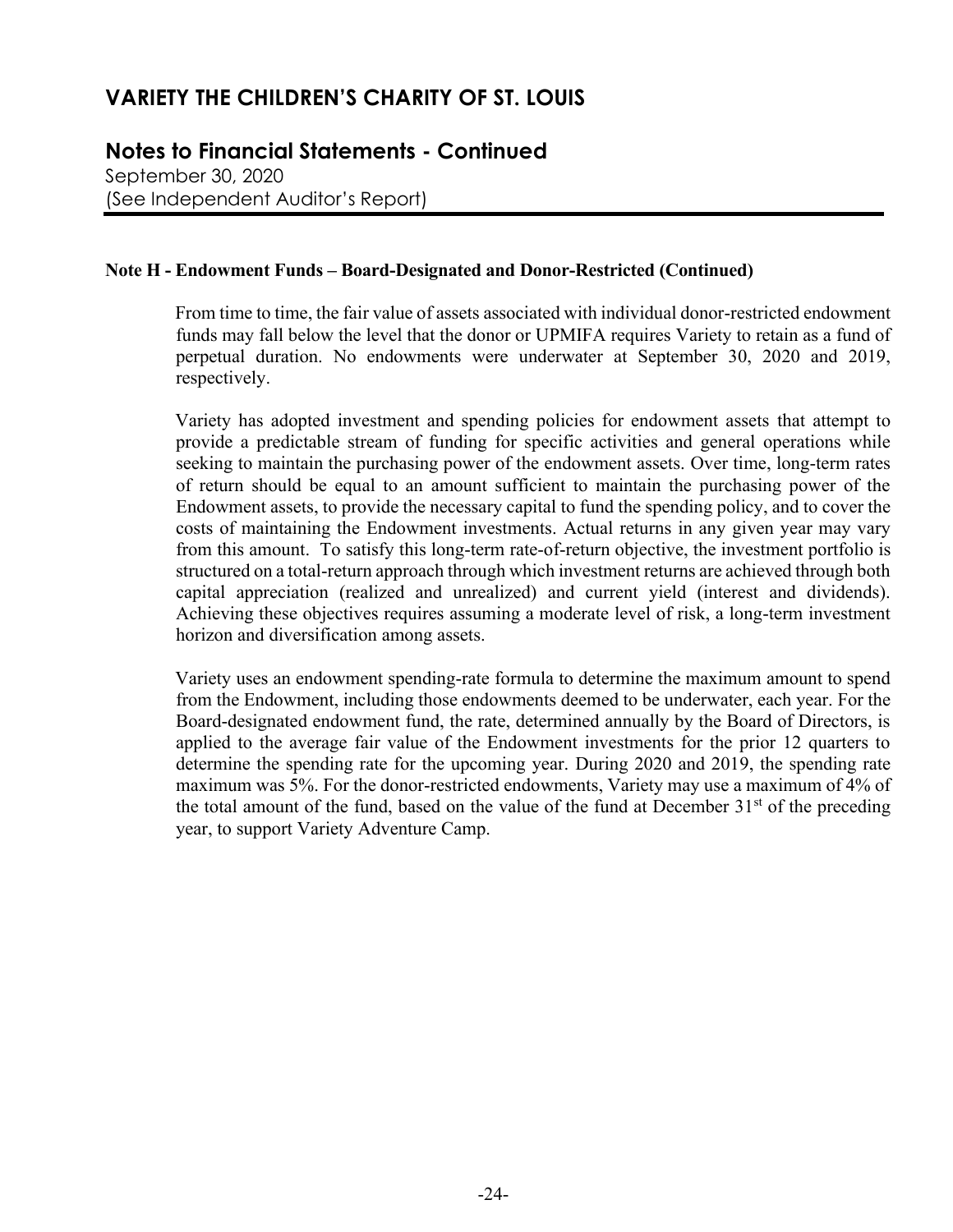## **Notes to Financial Statements - Continued**

September 30, 2020 (See Independent Auditor's Report)

#### **Note H - Endowment Funds – Board-Designated and Donor-Restricted (Continued)**

The changes in endowment net assets are as follows for the year ended September 30:

|                                            | <b>Without</b>      |                     |              |
|--------------------------------------------|---------------------|---------------------|--------------|
|                                            | <b>Donor</b>        | <b>With Donor</b>   |              |
|                                            | <b>Restrictions</b> | <b>Restrictions</b> | <b>Total</b> |
| Endowment Net Assets at October 1, 2018    | \$3,476,465         | \$1,732,882         | \$5,209,347  |
| Interest and dividends                     | 91,762              | 47,647              | 139,409      |
| Realized gain                              | 16,845              | 9,562               | 26,407       |
| <b>Unrealized</b> loss                     | (92,085)            | (62, 809)           | (154, 894)   |
| Investment fees                            | (16, 576)           | (8, 424)            | (25,000)     |
| <b>Total Investment Loss</b>               | (54)                | (14, 024)           | (14,078)     |
| Appropriation of endowment earnings        | (100,000)           | (61, 542)           | (161, 542)   |
| Endowment Net Assets at September 30, 2019 | \$3,376,411         | \$1,657,316         | \$5,033,727  |
| Endowment Net Assets at October 1, 2019    | \$3,376,411         | \$1,657,316         | \$5,033,727  |
| Interest and dividends                     | 101,346             | 53,194              | 154,540      |
| Realized loss                              | (12, 425)           | (14, 624)           | (27, 049)    |
| Unrealized gain                            | 102,034             | 69,079              | 171,113      |
| Investment fees                            | (16, 845)           | (8, 155)            | (25,000)     |
| <b>Total Investment Income</b>             | 174,110             | 99,494              | 273,604      |
| Appropriation of endowment earnings        | (102, 625)          | (53,081)            | (155,706)    |
| Endowment Net Assets at September 30, 2020 | \$3,447,896         | \$1,703,729         | \$5,151,625  |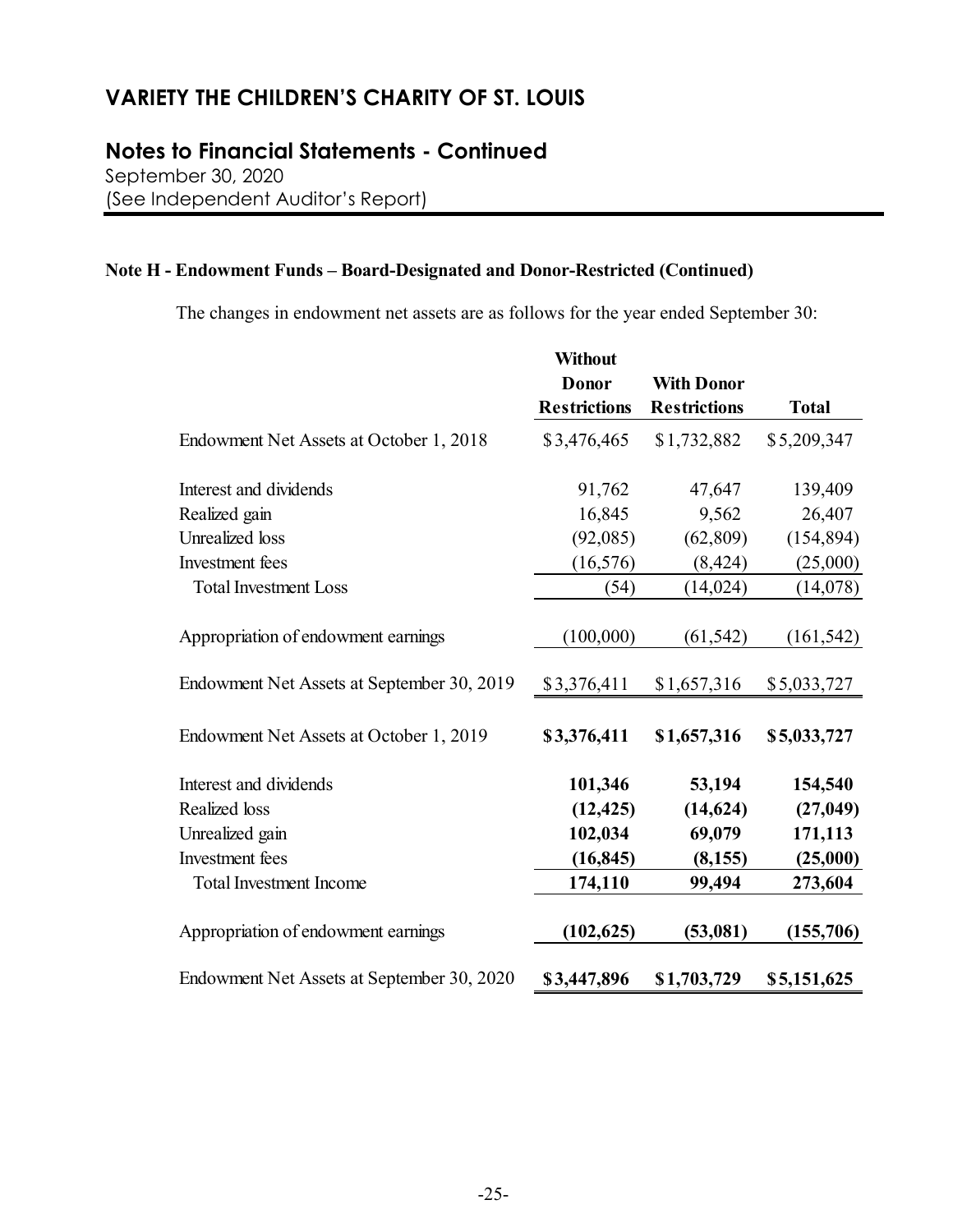## **Notes to Financial Statements - Continued**

September 30, 2020 (See Independent Auditor's Report)

#### **Note I - Lease Commitment**

Variety has operating leases for office space and equipment. Future minimum lease payments as of September 30, 2020 are as follows:

| Amount    |
|-----------|
| \$132,173 |
| 955       |
| 955       |
|           |

Rent expense resulting from lease commitments included in the financial statements totaled \$161,868 and \$141,277 for the years ended September 30, 2020 and 2019, respectively.

#### **Note J - Special Events**

Special events consist of:

|                                        | 2020         | 2019        |
|----------------------------------------|--------------|-------------|
| Event table and ticket sales           | 620,700<br>S | \$1,215,419 |
| Contributions for underwriting support | 518,500      | 1,914,453   |
| Auction revenue                        |              | 50,970      |
| Program book ad sales                  |              | 9,500       |
| In-kind revenue                        |              | 136,290     |
| Other revenue                          | 5,577        | 4,867       |
| Gross special event revenue            | 1,144,777    | 3,331,499   |
| Less: cost of direct benefit to donors | 211,738      | 1,950,179   |
| Special event revenue (net)            | 933,039<br>S | \$1,381,320 |

Due to the COVID-19 pandemic and restrictions on large gatherings as well as concerns for the health and safety of guests, staff and Variety children and family, in person Dinner with the Stars and Runway Lights Fashion Show events were cancelled in April 2020. Although the Variety Week events were ultimately not held, generous donors allowed Variety to retain their committed Variety Week support to cover direct event expenses incurred prior to the cancellation as well as provide general operating support for Variety.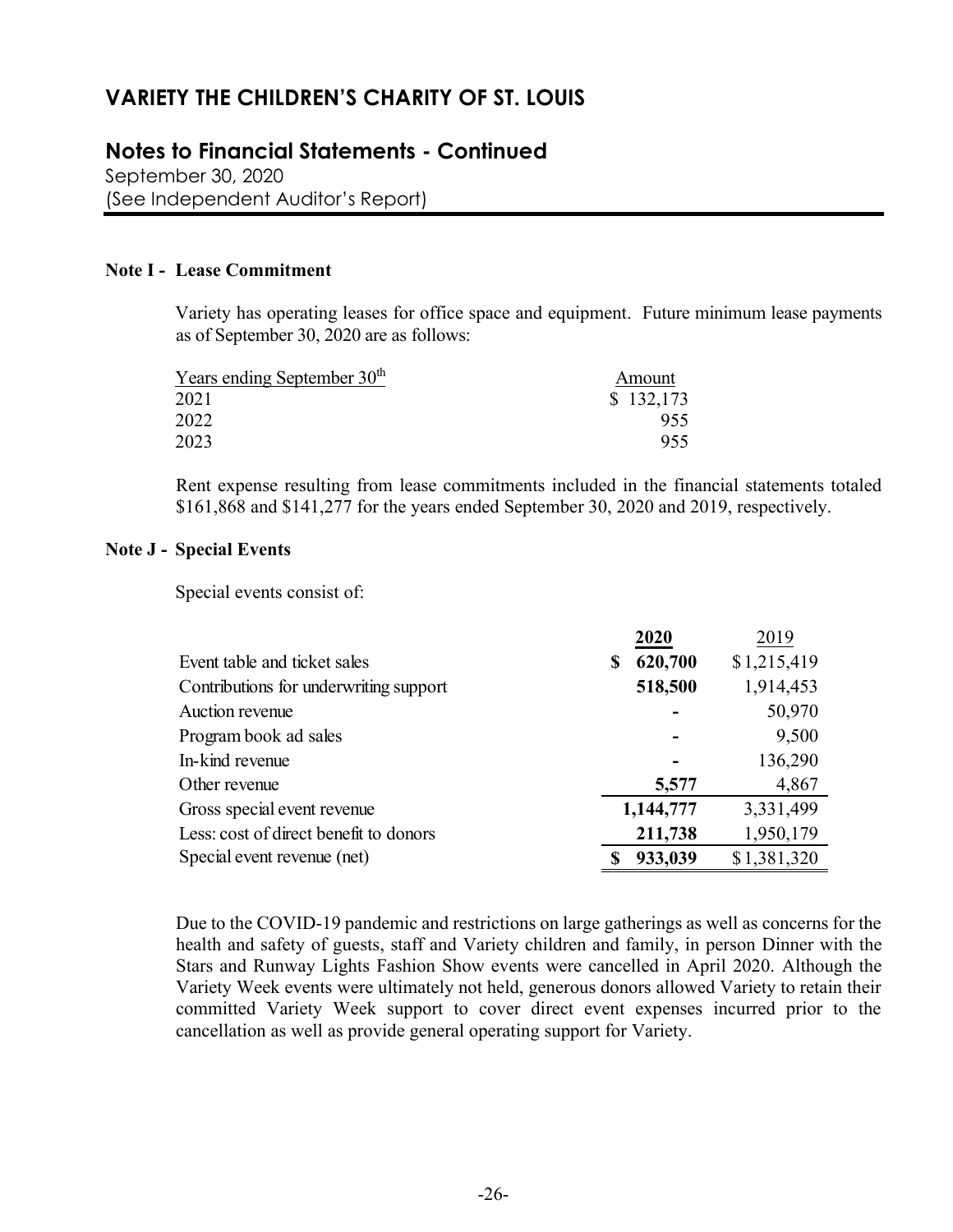## **Notes to Financial Statements - Continued**

September 30, 2020 (See Independent Auditor's Report)

#### **Note K – In-Kind Revenue**

In-kind revenue consists of:

|                                  | 2020    | 2019         |
|----------------------------------|---------|--------------|
| Advertising                      | \$      | \$<br>8,765  |
| Computer and equipment           | 21,261  | 22,152       |
| Medical equipment and therapy    | 39,250  |              |
| Production costs and contractors |         | 434          |
| <b>Supplies</b>                  |         | 314          |
| Travel                           | 16,195  | 11,633       |
| Other expenses                   | 3,675   |              |
| Property and equipment           | 35,030  | 7,758        |
|                                  | 115,411 | \$<br>51,056 |

#### **Note L – Related Party Transactions**

Members of the Board of Directors and their related organizations contributed \$1,692,990 and \$3,093,920 in cash and non-cash contributions and special event support for the years ended September 30, 2020 and 2019, respectively.

#### **Note M – Risk and Uncertainties**

Variety's financial performance, estimates, reserves, contracts, and operations in the next 12 months may be affected by the ongoing outbreak of the coronavirus disease ("COVID-19"), which was declared a pandemic by the World Health Organization. The full extent and duration of the impact of COVID-19 on the Variety's operations and financial performance is currently unknown and depends on uncertain and unpredictable developments.

As a result of the pandemic and the resulting government mandates, Variety has had to adapt and innovate in everything from how Variety raises money to program execution and business operations. Variety remains committed to providing uninterrupted access to the services Variety children so desperately need with the health and safety of all the top priority. Key summer programs, like Adventure Camp and Curtain Up! Theatre camp adapted to all new virtual formats. A new teletherapy partnership was launched to provide continued access to essential occupational, physical and speech therapy. The pivot to all virtual programming will continue into the upcoming fiscal years as Variety continues to assess and respond to the changing needs of children with disabilities with creativity, innovation and a commitment to safety.